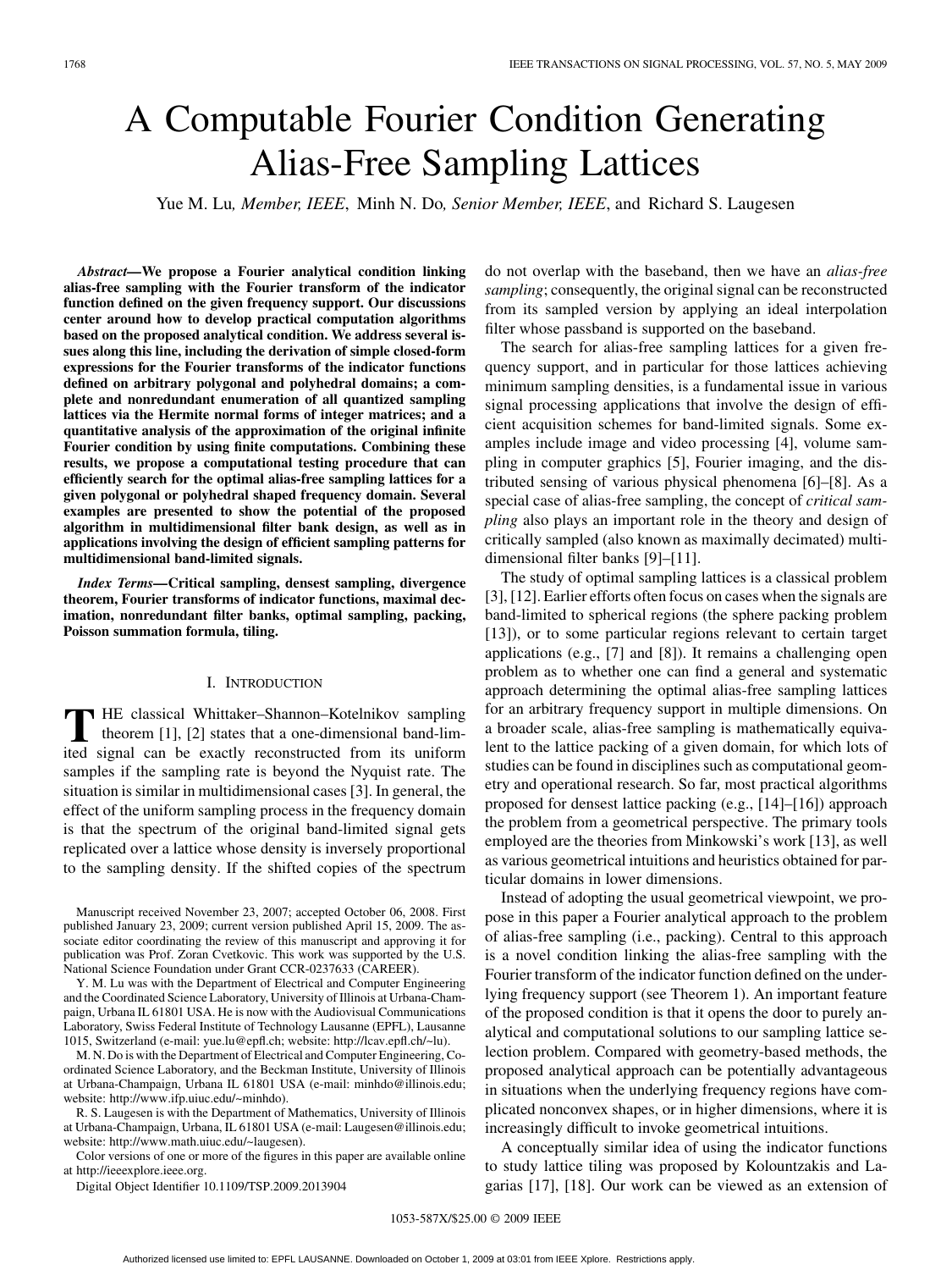this early mathematical work to the more general lattice packing case, with specific engineering applications in signal sampling. Our extensions, however, provide fundamental new results in the following directions.

First, the practical applicability of the proposed Fourier condition depends on whether one can easily calculate the Fourier transforms of the indicator functions. Therefore, we study the computation of these Fourier transforms in Section IV. Using the divergence theorem, we derive simple closed-form expressions for situations when the frequency support regions are arbitrary polygonal and polyhedral domains in 2-D and 3-D (see Propositions 3 and 4), either convex or nonconvex. The proposed results can also be generalized to higher dimensional cases involving  $N$ -D polytopes.

Next, we discuss the quantization of sampling lattices in Section V. To systematically investigate all possible sampling geometries, we describe and employ the Hermite normal forms [19], [20] for integer matrices, which provide a complete characterization of quantized sampling lattices. We present a new estimate for the total number of different quantized lattices of a given density, which can be used to predict the size of the search space.

We demonstrate the proposed techniques in two possible signal processing applications. In Section VI, we present a simple algorithm that can efficiently determine if a given polytope-shaped frequency partitioning allows for critical sampling. This algorithm can be useful in the design of multidimensional multirate systems, when one wants to check whether a certain frequency partitioning can be implemented by a critically sampled (i.e., nonredundant) filter bank. In Section VII, we propose an algorithm that, when given a polytope-shaped frequency domain, can search for the optimal alias-free sampling lattices among all quantized lattices at a given quantization scale. Several examples are given to show the potential of the proposed algorithms. We conclude the paper in Section VIII.

#### II. PRELIMINARIES

*Notation:* Throughout the paper, N represents the dimension of the signals. Bold face italic letters represent  $N \times N$  matrices (upper case) and  $N \times 1$  vectors (lower case). We denote by

$$
|\bm{M}| \stackrel{\text{def}}{=} |\det \bm{M}|
$$

the absolute value of the determinant of a matrix  $M$ . The Fourier transform of a function  $f(\boldsymbol{\omega})$  defined on  $\mathbb{R}^N$  is defined by

$$
\widehat{f}(\boldsymbol{x}) = \int_{\mathbb{R}^N} f(\boldsymbol{\omega}) e^{-2\pi j \boldsymbol{x} \cdot \boldsymbol{\omega}} d\boldsymbol{\omega}
$$
 (1)

where  $\mathbf{x}, \mathbf{\omega} \in \mathbb{R}^N$  are the vectors of spatial and frequency variables, respectively.<sup>1</sup> Calligraphic letters, such as  $D$ , represent bounded and open frequency domains in  $\mathbb{R}^N$ , with  $m(\mathcal{D})$  denoting the Lebesgue measure (i.e., volume) of  $D$ . Given a nonsingular matrix  $\mathbf{M}$  and a vector  $\boldsymbol{\tau}$ , we use  $\mathbf{M}(\mathcal{D}+\boldsymbol{\tau})$  to represent the set of points of the form  $M(\omega + \tau)$  for  $\omega \in \mathcal{D}$ . Finally, we denote by  $\mathbb{1}_{\mathcal{D}}(\omega)$  the indicator function of the domain  $\mathcal{D}$ , i.e.,  $\mathbb{1}_{\mathcal{D}}(\omega) = 1$  if  $\omega \in \mathcal{D}$  and  $\mathbb{1}_{\mathcal{D}}(\omega) = 0$  otherwise.

## *A. Multidimensional Sampling on Lattices*

In multidimensional multirate signal processing, the sampling operations are usually defined on lattices, each of which can be generated by an  $N \times N$  nonsingular matrix **M** as

$$
\Lambda_{\boldsymbol{M}} \stackrel{\text{def}}{=} \{ \boldsymbol{M}\boldsymbol{n} : \boldsymbol{n} \in \mathbb{Z}^N \}. \tag{2}
$$

We denote by  $\Lambda_M^*$  the corresponding reciprocal lattice (also known as polar lattice), defined as

$$
\Lambda_M^* \stackrel{\text{def}}{=} \{ M^{-T} \boldsymbol{\ell} : \boldsymbol{\ell} \in \mathbb{Z}^N \}. \tag{3}
$$

In the rest of the paper, when it is clear from the context what the generating matrix is, we will drop the subscripts in  $\Lambda_M$  and  $\Lambda_M^*$ , and use  $\Lambda$  and  $\Lambda^*$  for simplicity.

For an M-fold sampling, the input continuous signal  $f(\mathbf{x})$ and the output discrete signal  $s[n]$  are related by  $s[n] = f(Mn)$ . Suppose  $f(x)$  is band-limited, and its frequency region of support is a bounded open set  $\mathcal{D} \subset \mathbb{R}^N$ . Then the discrete-time Fourier transform of the samples  $s[n]$ , defined as  $S(\omega) = \sum_{n \in \mathbb{Z}^N} s[n] e^{-2\pi j \omega \cdot n}$ , is supported in [9]–[11]

$$
S = \boldsymbol{M}^T \left( \bigcup_{\boldsymbol{k} \in \Lambda^*} (\mathcal{D} + \boldsymbol{k}) \right). \tag{4}
$$

In words, the frequency support  $S$  of the discrete samples can be obtained by first taking the union of the baseband  $D$  and all of its shifted copies (i.e., aliasing components), and then applying a linear mapping  $M<sup>T</sup>$ .

## *B. Alias-Free Sampling and Critical Sampling*

For appropriately chosen sampling lattices, the aliasing components in (4) do not overlap with the baseband frequency support  $D$ . In this important case, we can fully recover the original continuous signal  $f(x)$  by applying an ideal interpolation filter spectrally supported on  $D$  to the discrete samples  $s[n]$ .

*Definition 1:* We say a frequency support  $D$  allows an *aliasfree* **M**-fold sampling, if different shifted copies of  $D$  in (4) are disjoint, i.e.,

$$
\mathcal{D} \cap (\mathcal{D} + \boldsymbol{k}) = \emptyset \text{ for all } \boldsymbol{k} \in \Lambda^* \setminus \{\boldsymbol{0}\}. \tag{5}
$$

Furthermore, we say  $D$  can be *critically sampled* by  $M$ , if in addition to the alias-free condition in (5), the union of the shifted copies also covers the entire spectrum, i.e.,

$$
\bigcup_{\boldsymbol{k}\in\Lambda^*} (\mathcal{D} + \boldsymbol{k}) = \mathbb{R}^N \tag{6}
$$

up to a set of measure zero.2

The density of a sampling lattice  $\Lambda_M$  is defined as  $\rho_M$  =  $1/|M|$ , which is the number of samples retained per unit volume. Note that for a given frequency support  $D$ , there exist infinitely many lattices that can achieve alias-free sampling for  $\mathcal{D}$ ; thus,

2This technicality is due to the assumption that the frequency region of support  $D$  is an open set.

<sup>&</sup>lt;sup>1</sup>Strictly speaking, to obtain the spatial domain function  $\hat{f}(\boldsymbol{x})$  from the frequency domain function  $f(\boldsymbol{w})$ , one should apply the *inverse* Fourier transform in (1). We choose to use the *forward* Fourier transform here, mainly for notational conveniences in later parts of this paper. Mathematically, the two choices are equivalent up to a sign change.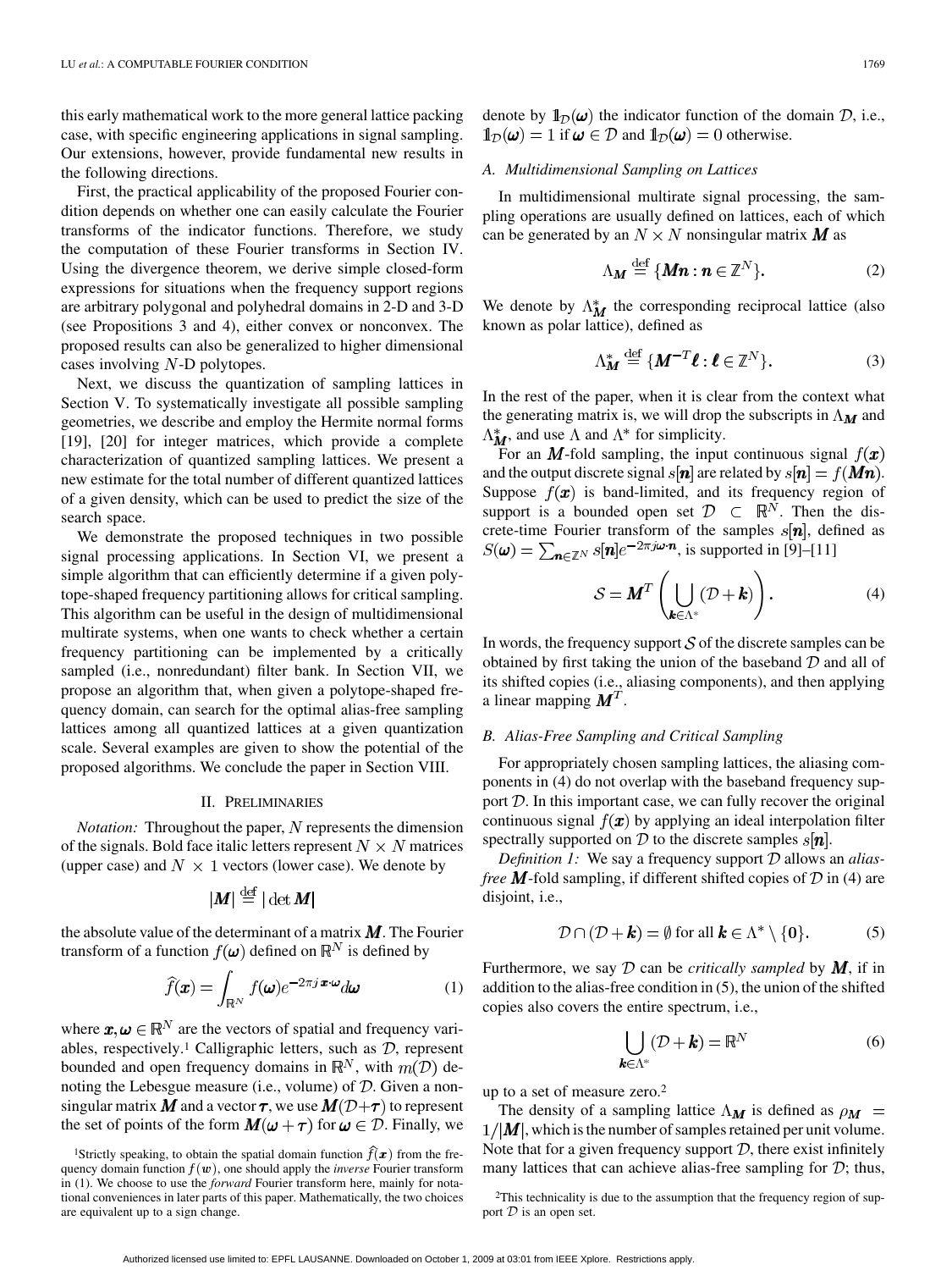it is possible to reduce the sampling density, while still remain alias-free, through a judicious choice of the sampling geometry. We call those alias-free sampling lattices achieving minimum sampling density the optimal sampling lattices. Our main focus in this paper is to propose a Fourier analytical condition and a corresponding computational procedure that can systematically search for the optimal sampling lattices for a given  $D$ .

Before proceeding, we make some further remarks on the scope of this paper. First, we restrict our attention to the scenario in which the continuous signals are sampled on a *single* lattice. Consequently, the minimum sampling rate we pursue is the Nyquist rate, which is achieved by those lattices that can pack the frequency support  $\mathcal D$  in the tightest way. We note that it is possible to go below the Nyquist rate if we can sample the continuous signals with multiple channels and on multiple lattices (see, e.g., [21] and [22]). This more general sampling setup is left for future work. Second, in various Fourier imaging modalities (such as MRI), the measurements we obtain are samples of the Fourier transform of some object. The goal, therefore, is to reconstruct the spatial domain function from its Fourier samples, which is the exact dual of the sampling setup considered in this paper. Therefore, if the spatial support of the object is known, our results on optimal sampling lattices can be directly applied to this problem.

## III. ALIAS-FREE SAMPLING USING FOURIER TECHNIQUES

In this section, we study the problems of alias-free sampling and critical sampling with Fourier techniques. The key observation is a link between the alias-free sampling condition and the Fourier transform of the indicator function  $1_{\mathcal{D}}(\omega)$  defined on the frequency support  $D$ .

## *A. A Fourier Analytical Condition for Alias-Free Sampling*

As the first step to linking the alias-free sampling problem with Fourier analysis, we consider the autocorrelation function

$$
R_{\mathcal{D}}(\boldsymbol{\omega}) = \int \mathbb{1}_{\mathcal{D}}(\boldsymbol{\tau}) \mathbb{1}_{\mathcal{D}}(\boldsymbol{\tau} - \boldsymbol{\omega}) d\boldsymbol{\tau}
$$

and define

$$
A_{\mathcal{D},\mathbf{M}} \stackrel{\text{def}}{=} \sum_{\mathbf{k}\in\Lambda^*\backslash\{\mathbf{0}\}} R_{\mathcal{D}}(\mathbf{k}).\tag{7}
$$

Since  $R_{\mathcal{D}}(\omega)$  measures the volume of intersection between  $\mathcal{D}$ and  $\mathcal{D} + \omega$ , i.e.,  $R_{\mathcal{D}}(\omega) = m(\mathcal{D} \cap (\mathcal{D} + \omega))$ , the quantity  $A_{\mathcal{D},\mathbf{M}}$  defined above can be interpreted as the total volume of overlapping regions between the original baseband support  $D$ and all its aliasing components in (4).

*Lemma 1:* A frequency region  $D$  allows an  $M$ -fold alias-free sampling *if and only if*  $A_{\mathcal{D},\mathbf{M}}=0$ .

*Proof:* By construction,  $R_{\mathcal{D}}(\omega) \geq 0$  for all  $\omega$ ; thus  $A_{\mathcal{D},\mathbf{M}}=0$  if and only if the volume of intersection  $R_{\mathcal{D}}(\mathbf{k})=0$ for all  $k \in \Lambda^* \setminus \{0\}$ , which is the same as having the alias-free condition given in (5).

*Theorem 1:* A frequency region  $D$  allows an  $M$ -fold aliasfree sampling *if and only if*

$$
|\mathbf{M}| \sum_{\mathbf{n} \in \Lambda} \left| \widehat{\mathbf{1}}_{\mathcal{D}}(\mathbf{n}) \right|^2 = m(\mathcal{D}) \tag{8}
$$

where  $\hat{I}_{\mathcal{D}}(x)$  is the Fourier transform of  $I_{\mathcal{D}}(\omega)$ .

*Proof:* From the definition of  $R_{\mathcal{D}}(\omega)$ , its Fourier transform is  $\hat{R}_{\mathcal{D}}(\mathbf{x}) = [\hat{\mathbb{1}}_{\mathcal{D}}(\mathbf{x})]^2$ . Applying the Poisson summation formula (see Appendix A for a justification for the pointwise equality), we have

$$
\sum_{\boldsymbol{k}\in\Lambda^*}R_{\mathcal{D}}(\boldsymbol{k})=|\boldsymbol{M}|\sum_{\boldsymbol{n}\in\Lambda}\widehat{R}_{\mathcal{D}}(\boldsymbol{n})=|\boldsymbol{M}|\sum_{\boldsymbol{n}\in\Lambda}\left|\widehat{\mathbb{1}}_{\mathcal{D}}(\boldsymbol{n})\right|^2.
$$

The overlapping term  $A_{\mathcal{D},\mathbf{M}}$  defined in (7) can then be calculated as

$$
A_{\mathcal{D},\mathbf{M}} = \sum_{\mathbf{k}\in\Lambda^*} R_{\mathcal{D}}(\mathbf{k}) - R_{\mathcal{D}}(\mathbf{0}) = |\mathbf{M}| \sum_{\mathbf{n}\in\Lambda} \left| \widehat{\mathbb{1}}_{\mathcal{D}}(\mathbf{n}) \right|^2 - m(\mathcal{D})
$$
\n(9)

where in reaching the second equality we have also used the fact that  $R_{\mathcal{D}}(0) = m(\mathcal{D})$ . By applying Lemma 1, we are done.

*Remark:* The "only if" direction of Theorem 1 can also be *formally* established as the consequence of a standard condition for orthogonal functions (see, for example, [23, p. 132]), which states that a set of functions  $\{f(\boldsymbol{\omega} - \boldsymbol{k})\}_{\boldsymbol{k} \in \Lambda^*}$  are mutually orthogonal in  $L^2(\mathbb{R}^N)$  if and only if

$$
|\mathbf{M}| \sum_{\mathbf{n} \in \Lambda} \left| \widehat{f}(\mathbf{x} + \mathbf{n}) \right|^2 = ||f||_{L^2}^2 \quad \text{for almost every } \mathbf{x}.
$$
 (10)

The alias-free sampling condition defined in (5) means that  $\{\mathbb{1}_{\mathcal{D}}(\omega - k)\}_{k \in \Lambda^*}$  constitutes an orthogonal set of functions in  $L^2(\mathbb{R}^N)$ . Therefore, by applying the characterization (10) to  $\mathbb{1}_{\mathcal{D}}(\omega)$ , we get the formula (8) of Theorem 1. A catch in this derivation though is that  $(10)$  holds only for *almost* every  $x$ , whereas in Theorem 1 we want to be able to evaluate the sum at a specific point  $x = 0$ . We justify the validity of the pointwise equality in Appendix A.

From Theorem 1, we can obtain an equivalent testing condition for alias-free sampling as described below.

*Proposition 1:* A frequency region  $D$  allows an  $M$ -fold aliasfree sampling *if and only if*

$$
|\mathbf{M}| \sum_{\mathbf{n} \in \Lambda, ||\mathbf{n}||_{\infty} \le r} \left| \widehat{\mathbf{1}}_{\mathcal{D}}(\mathbf{n}) \right|^2 \le m(\mathcal{D}), \quad \text{for all } r > 0 \quad (11)
$$

where  $\|\boldsymbol{n}\|_{\infty} \stackrel{\text{def}}{=} \max(|n_1|, \ldots, |n_N|)$  is the infinity norm.

*Proof:* The necessity of (11) follows immediately from Theorem 1. For the sufficiency, assume (11) holds. Then the left-hand side of (8) is less than or equal to the right-hand side (just by letting  $r \to +\infty$ ). On the other hand, because by construction  $A_{\mathcal{D},\mathbf{M}}$  is always nonnegative, we can obtain from (9) that  $|M| \sum_{n \in \Lambda} | \mathbb{1}_D(n)|^2 \ge m(\mathcal{D})$ , and thus the equality holds in (8). It then follows from Theorem 1 that  $D$  allows for an  $M$ -fold alias-free sampling.

Compared with the *infinite* sum in Theorem 1, the new condition in Proposition 1 is often more useful for practical computational procedures. This is because, for any given  $r > 0$ , the condition (11) only involves a *finite* sum of  $|\mathbb{1}_D(\pmb{x})|^2$ , which can be easily computed and serves as a necessary condition for alias-free sampling. We will come back to this point in more details in Sections VI and VII.

As an immediate application of Proposition 1, we can get the following well-known lower bound on sampling density, which is usually proved by geometrical arguments in the literature.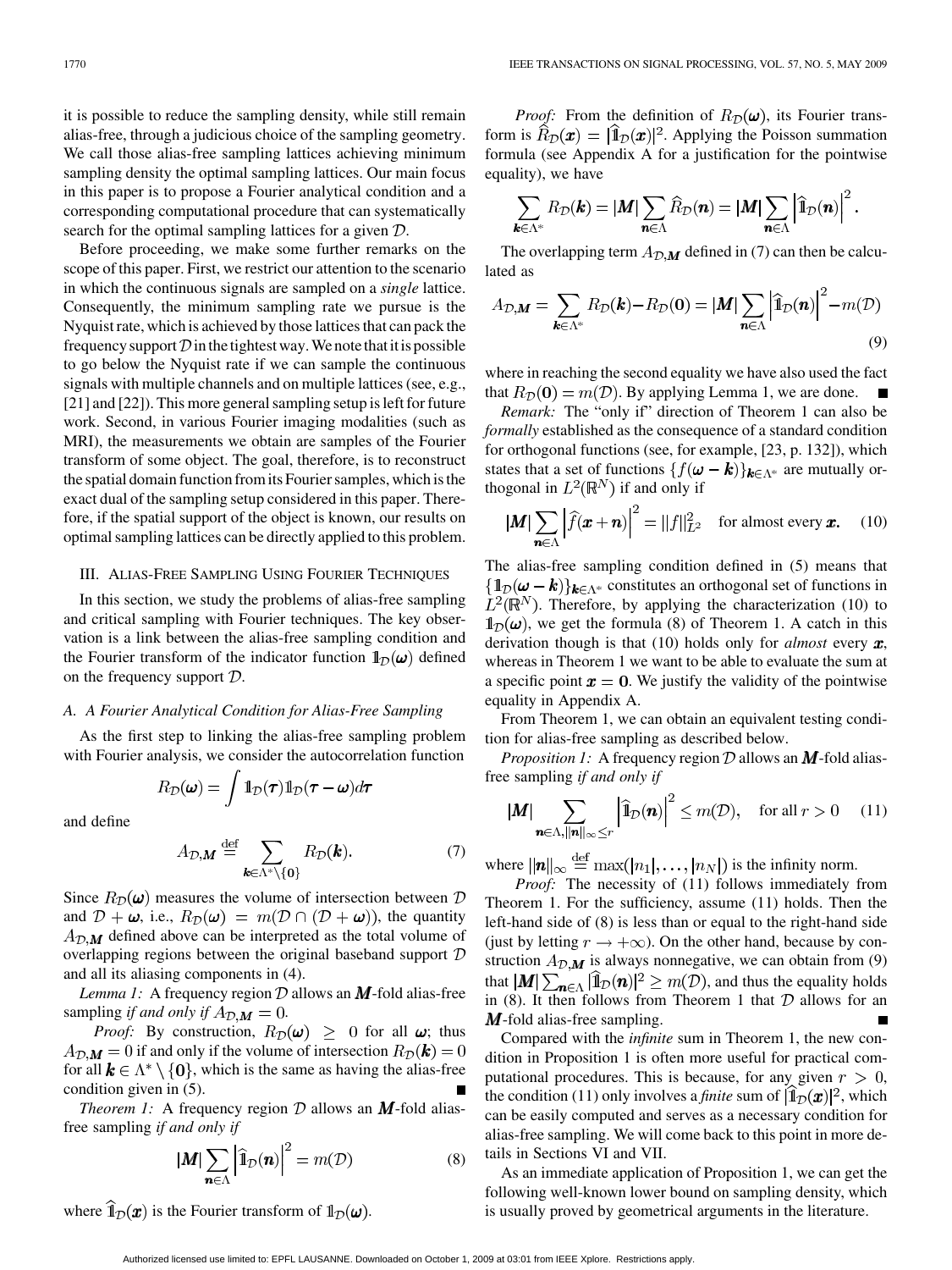*Corollary 1 (Lower Bound on Sampling Density):* If  $D$  allows an M-fold alias-free sampling, then the sampling density  $\rho_M$ satisfies

$$
\rho_M = \frac{1}{|M|} \ge m(\mathcal{D}).\tag{12}
$$

*Proof:* From (11), we have

$$
\frac{m(\mathcal{D})}{|\mathbf{M}|} \geq \left| \widehat{\mathbf{1}}_{\mathcal{D}}(\mathbf{0}) \right|^2 = \left( \int_{\mathbb{R}^N} \mathbf{1}_{\mathcal{D}}(\boldsymbol{\omega}) d\boldsymbol{\omega} \right)^2 = m(\mathcal{D})^2
$$

and hence (12).

## *B. Fourier Analytical Condition for Critical Sampling*

Here, we focus on the special case of critical sampling, and begin by mentioning, without proof, a standard result.

*Lemma 2:* A frequency support  $D$  can be critically sampled by a sampling matrix  $M$  if and only if  $M$  is an alias-free sampling matrix for D with sampling density  $1/|\mathbf{M}| = m(\mathcal{D})$ .

Combining Theorem 1 and Lemma 2, we can obtain a simpler set of conditions for the special case of critical sampling as follows.

*Proposition 2:* A frequency support  $D$  can be critically sampled by a matrix  $M$  if and only if

$$
\widehat{\mathbf{1}}_{\mathcal{D}}(\mathbf{0}) = m(\mathcal{D}) = \frac{1}{|\mathbf{M}|} \text{ and}
$$
  

$$
\widehat{\mathbf{1}}_{\mathcal{D}}(\mathbf{n}) = 0 \text{ for all } \mathbf{n} \in \Lambda \setminus \{\mathbf{0}\}. \tag{13}
$$

*Proof:* Suppose (13) holds. Then it follows that

$$
\sum_{\boldsymbol{n}\in\Lambda}\left|\widehat{\mathbb{1}}_{\mathcal{D}}(\boldsymbol{n})\right|^2=\left|\widehat{\mathbb{1}}_{\mathcal{D}}(\boldsymbol{0})\right|^2=\frac{m(\mathcal{D})}{|\boldsymbol{M}|}
$$

and hence from Theorem 1,  $\boldsymbol{M}$  is an alias-free sampling matrix for D. Meanwhile, since  $m(D) = 1/|\mathbf{M}|$ , we can apply Lemma 2 to conclude that  $\mathcal D$  is critically sampled by  $M$ . By reversing the above line of reasoning, we can also show the necessity of (13).

*Remark:* The result of Proposition 2 is previously known in various disciplines. In approximation theory, the condition (13) is often called the interpolation property, which is satisfied by the Fourier transform of the indicator function defined on any fundamental cell of a lattice (see, for example, [12], [24]). The usefulness of this condition in the context of lattice tiling was first pointed out by Kolountzakis and Lagarias [17] and applied to investigate the tiling of various high dimensional shapes [18].

*Example 1:* Fig. 1(a) shows the ideal frequency partitioning of a three-level directional filter bank [25], [26], which divides the 2-D discrete spectrum  $[-(1/2),(1/2)]^2$  into eight wedgeshaped subbands. How do we verify that each subband can be critically sampled, but without using geometry (i.e., drawing figures)? According to Proposition 2, for each subband  $D$ , we just need to calculate  $\mathbb{1}_{\mathcal{D}}(x)$ , and try to find a matrix M such that (13) holds. For instance, consider the subband marked as the dark region in Fig. 1(a). We can work out an expression for  $\mathbb{1}_{\mathcal{D}}(x)$  as follows:

 $\widehat{\mathbb{1}}_{\mathcal{D}}(\boldsymbol{x}) = \frac{1 - \cos\left(\pi x_2 - \frac{\pi x_1}{2}\right)}{\pi^2 x_1 (2x_2 - x_1)} - \frac{1 - \cos(\pi x_2 - \pi x_1)}{2\pi^2 x_1 (x_2 - x_1)}.$  (14)



Fig. 1. (a) Ideal frequency partitioning of a three-level directional filter bank. (b) Values of  $\hat{1}_D(x)$  evaluated at integer points, with  $D$  being the dark region shown in (a). Black dots represent zero values and white dots represent nonzero values.

Evaluating  $\hat{I}_{\mathcal{D}}(x)$  at integer points  $\boldsymbol{n} = (n_1, n_2)$  for  $0 \leq$  $n_1 \leq 12$  and  $|n_2| \leq 6$ , we show the results in Fig. 1(b), where each dot represents an integer point, and black dots indicate those locations where  $\hat{I}_{\mathcal{D}}(n_1, n_2) = 0$ . We can observe that the zero set (black dots) contains, as a subset,  $\{Mn : 0 \leq$  $n_1 \leq 3, |n_2| \leq 3$  \ {0}, where  $M = \text{diag}(4,2)$  is a diagonal matrix whose determinant is equal to  $1/m(\mathcal{D})$ . Substituting  $x_1 = 4n_1, x_2 = 2n_2$  into (4), we can verify that  $\hat{\mathbb{I}}_{\mathcal{D}}(Mn) = \hat{\mathbb{I}}_{\mathcal{D}}(4n_1, 2n_2) = 0$  for all integer vectors  $n \neq 0$ . Therefore, the condition (13) in Proposition 2 is satisfied, and hence  $\mathcal D$  can indeed be critically sampled by  $M$ .

We can see from the above example that Proposition 2 provides a purely computational way to determine if a given frequency support allows for critical sampling, and if yes, what the sampling matrices are. However, to develop practical computational algorithms based on this result (as well as on Proposition 1 for alias-free sampling), we must overcome three issues.

- 1) As a prerequisite to using the Fourier conditions in (11) and (13), we must know the expression for  $\hat{I}_{\mathcal{D}}(x)$ . This evaluation can be a cumbersome task if we need to do the derivation by hand for each given  $D$ . We address this problem in the next section by presenting simple closed-form expressions for  $\mathbb{1}_{\mathcal{D}}(x)$  when  $\mathcal D$  are arbitrary polygonal or polyhedral domains.
- 2) To systematically and efficiently search for the optimal sampling lattices, we study in Section V a *complete* and *nonredundant* enumeration of all possible sampling geometries.
- 3) In practical implementations, we can only compute the values of  $\mathbb{1}_{\mathcal{D}}(x)$  at a finite number of lattice points, whereas the Fourier conditions in (11) and (13) involve an infinite number of points. We present in Section VII-B a quantitative analysis on the effect of the approximation due to finite computation, for the case of 2-D polygonal domains. The result of the analysis is useful in determining how many points we need to compute to achieve a given precision.

## IV. THE FOURIER TRANSFORMS OF INDICATOR FUNCTIONS

## *A. Divergence Theorem*

We consider the computation of  $\widehat{1}_D(x)$  in this section. Suppose the domain  $D$  has a piecewise smooth boundary, and let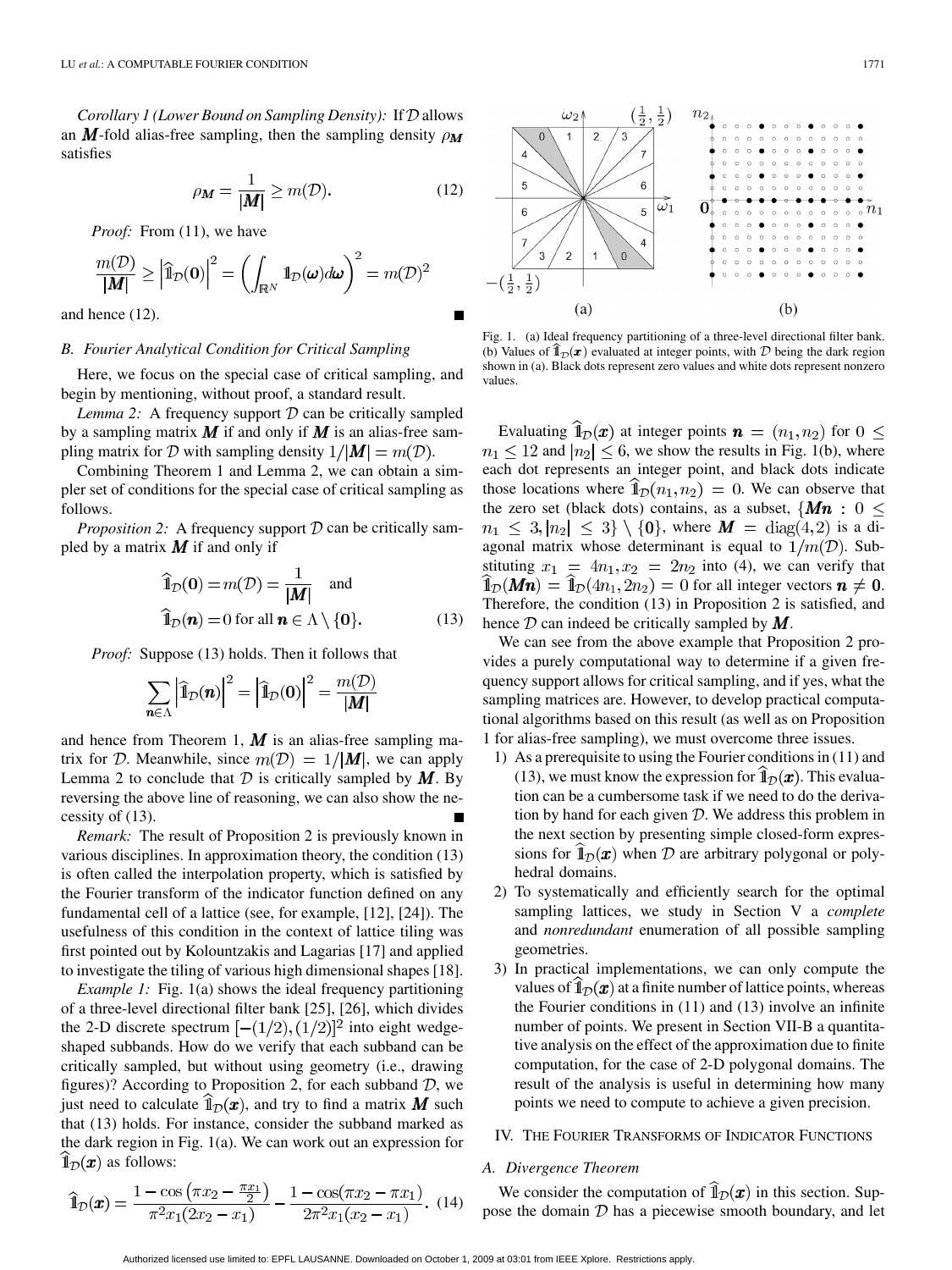$\mathbf{F}(\boldsymbol{\omega}) = (F_1(\boldsymbol{\omega}), F_2(\boldsymbol{\omega}), \dots, F_N(\boldsymbol{\omega}))$  be a continuously differentiable vector field defined on  $D$ . The divergence theorem states that

$$
\int_{\mathcal{D}} \text{div} \boldsymbol{F}(\boldsymbol{\omega}) d\boldsymbol{\omega} = \int_{\partial \mathcal{D}} \boldsymbol{F}(\boldsymbol{\omega}) \cdot \boldsymbol{n}_{\boldsymbol{\omega}} dS(\boldsymbol{\omega}) \tag{15}
$$

where  $\text{div} \mathbf{F}(\boldsymbol{\omega}) \stackrel{\text{def}}{=} \sum_{i=1}^{N} \partial F_i(\boldsymbol{\omega}) / \partial \omega_i$  is the divergence of , and  $\partial D$  is the boundary of  $D$  oriented by outward unit normal vectors  $n_{\omega}$ .

In this work, we choose the vector-valued function to be  $\mathbf{F}_x(\omega) = (jx/2\pi ||x||^2)e^{-2\pi jx \cdot \omega}$ , where  $x \neq 0$  is a fixed vector parameter. We compute

$$
\operatorname{div} \boldsymbol{F}_{\boldsymbol{x}}(\boldsymbol{\omega}) = \sum_{i=1}^{N} \frac{\partial}{\partial \omega_i} \left( \frac{j x_i}{2\pi ||\boldsymbol{x}||^2} e^{-2\pi j \sum_k x_k \omega_k} \right)
$$

$$
= e^{-2\pi j \boldsymbol{x} \cdot \boldsymbol{\omega}} \sum_{i=1}^{N} \frac{x_i^2}{||\boldsymbol{x}||^2} = e^{-2\pi j \boldsymbol{x} \cdot \boldsymbol{\omega}}
$$

which is exactly the exponential term used in the Fourier transform. The divergence theorem (15) then leads to a formula of Randol [27], namely that

$$
\widehat{\mathbb{1}}_{\mathcal{D}}(\boldsymbol{x}) \stackrel{\text{def}}{=} \int_{\mathcal{D}} e^{-2\pi j \boldsymbol{x} \cdot \boldsymbol{\omega}} d\boldsymbol{\omega} = \int_{\mathcal{D}} \text{div} \boldsymbol{F}_{\boldsymbol{x}}(\boldsymbol{\omega}) d\boldsymbol{\omega}
$$
\n
$$
= \frac{j}{2\pi ||\boldsymbol{x}||^2} \int_{\partial \mathcal{D}} e^{-2\pi j \boldsymbol{x} \cdot \boldsymbol{\omega}} (\boldsymbol{x} \cdot \boldsymbol{n}_{\boldsymbol{\omega}}) dS(\boldsymbol{\omega}) \qquad (16)
$$

for all  $x \neq 0$ . In other words, we can simplify the computation of  $\mathbb{1}_{\mathcal{D}}(\boldsymbol{x})$  from an integration on the entire volume  $\mathcal D$  to one on the boundary surface  $\partial \mathcal{D}$ .

## *B. Fourier Transforms of Indicator Functions on Polygonal Domains*

In various practical applications, the domains of frequency supports of the underlying signals can often be modeled as, or at least approximated by, polygons in 2-D, polyhedra in 3-D, and in general, polytopes in  $N$ -D. For these types of domain, the boundary  $\partial D$  assumes a particularly simple shape (e.g., the boundary of a polygon is just a finite union of line segments); consequently, we can work out the integral in (16) and obtain closed-form expressions for  $\mathbb{1}_{\mathcal{D}}(x)$ . To see this, we start with the following proposition for the 2-D polygonal case. A similar result was first given in [28].

*Proposition 3:* Suppose  $D$  is a polygon with  $K$  sides, whose vertices, when traced clockwise, are  $p_1, p_2, \ldots, p_K$ . Also, let  $\mathbf{p}_{K+1} \stackrel{\text{def}}{=} \mathbf{p}_1$ . Then  $\widehat{\mathbb{1}}_{\mathcal{D}}(0) = m(\mathcal{D})$ ; and for  $\mathbf{x} \neq 0$ ,

$$
\widehat{\mathbb{1}}_{\mathcal{D}}(\boldsymbol{x}) = \frac{j}{2\pi||\boldsymbol{x}||^2} \sum_{k=1}^K d_k(\boldsymbol{x} \cdot \boldsymbol{n}_k) \text{sinc}(\boldsymbol{x} \cdot (\boldsymbol{p}_{k+1} - \boldsymbol{p}_k)) e^{-2\pi j \boldsymbol{x} \cdot \boldsymbol{c}_k}
$$
\n(17)

where  $\text{sinc}(x) \stackrel{\text{def}}{=} \text{sin}(\pi x) / (\pi x)$  is the normalized sinc function;  $d_k = ||\boldsymbol{p}_{k+1} - \boldsymbol{p}_k||$  is the length,  $\boldsymbol{n}_k$  is the outward unit normal vector, and  $c_k = (p_k + p_{k+1})/2$  is the center, of the kth side.

*Proof:* When  $x = 0$ , we have

$$
\widehat{\mathbb{1}}_{\mathcal{D}}(0) = \int \mathbb{1}_{\mathcal{D}}(\boldsymbol{\omega}) e^{-2\pi j \mathbf{0} \cdot \boldsymbol{\omega}} d\boldsymbol{\omega} = m(\mathcal{D}).
$$



Fig. 2. Centrally symmetric frequency domain  $D$ , whose vertices are  $p_1 =$  $(- (1/2), (1/2))^{T}$ ,  $\mathbf{p}_2 = (- (1/4), (1/2))^{T}$ , and  $\mathbf{p}_3 = 0$ .

In what follows, we consider the case when  $x \neq 0$ . The boundary  $\partial D$  consists of K line segments, denoted by  $B_1, B_2, \ldots, B_K$ . We let  $t_k = (p_{k+1} - p_k)/d_k$  be the unit tangent vector of  $B_k$ . We apply (16) to get

$$
\widehat{\mathbf{1}}_{\mathcal{D}}(\boldsymbol{x}) = \frac{j}{2\pi||\boldsymbol{x}||^2} \sum_{k=1}^K (\boldsymbol{x} \cdot \boldsymbol{n}_k) \int_{B_k} e^{-2\pi j \boldsymbol{x} \cdot \boldsymbol{\omega}} dS(\boldsymbol{\omega})
$$
\n
$$
= \frac{j}{2\pi||\boldsymbol{x}||^2} \sum_{k=1}^K (\boldsymbol{x} \cdot \boldsymbol{n}_k) \int_{-d_k/2}^{d_k/2} e^{-2\pi j \boldsymbol{x} \cdot (\boldsymbol{c}_k + \boldsymbol{t}_k v)} dv
$$
\n
$$
= \frac{j}{2\pi||\boldsymbol{x}||^2} \sum_{k=1}^K (\boldsymbol{x} \cdot \boldsymbol{n}_k) \frac{\sin(\pi d_k \boldsymbol{x} \cdot \boldsymbol{t}_k)}{\pi \boldsymbol{x} \cdot \boldsymbol{t}_k} e^{-2\pi j \boldsymbol{x} \cdot \boldsymbol{c}_k}
$$

which is equivalent to (17) after replacing  $t_k$  with its corresponding expression.

Many applications deal with real-valued signals, for which the domains of frequency supports are always symmetric with respect to the origin. We can easily verify the following corollary, which employs the symmetry of the domain and calculates  $\mathbb{1}_{\mathcal{D}}(x)$  using only half of the vertices.

*Corollary 2:* Suppose the domain  $D$  is a disjoint union of a polygon  $\mathcal{D}_1$  and its symmetric copy  $(-\mathcal{D}_1)$ , i.e.,  $\mathcal{D} = \mathcal{D}_1 \cup -\mathcal{D}_1$ and  $\mathcal{D}_1 \cap -\mathcal{D}_1 = \emptyset$ . Meanwhile, suppose  $\mathcal{D}_1$  has K sides whose vertices are as in Proposition 3. Then for all  $x \neq 0$ ,

$$
\widehat{\mathbb{1}}_{\mathcal{D}}(\boldsymbol{x}) = \frac{1}{\pi ||\boldsymbol{x}||^2} \sum_{k=1}^K d_k(\boldsymbol{x} \cdot \boldsymbol{n}_k) \operatorname{sinc} (\boldsymbol{x} \cdot (\boldsymbol{p}_{k+1} - \boldsymbol{p}_k))
$$

$$
\times \operatorname{sin} (\pi \boldsymbol{x} \cdot (\boldsymbol{p}_{k+1} + \boldsymbol{p}_k)) \quad (18)
$$

where  $d_k$  and  $\mathbf{n}_k$  are the length and outward unit normal vector of the  $k$ th side, respectively.

*Example 2:* Let  $D$  be the wedge-shaped frequency support shown in Fig. 2. It is a centrally symmetric domain, whose upper half is a triangle with vertices  $p_1 = (-(1/2), (1/2))^T$ ,  $\mathbf{p}_2 = (-(1/4), (1/2))^T$ , and  $\mathbf{p}_3$  at the origin. In Example 1, we have shown an expression for  $\mathbb{1}_{\mathcal{D}}(x)$  derived by hand. Here, we achieve the same goal by applying Corollary 2. From the coordinates of the vertices, we can calculate the length and unit normal vector on each of the three sides as  $d_1 = 1/4$ ,  $d_2 = \sqrt{5}/4$ , ; and  $\mathbf{n}_1 = (0,1)^T$ ,  $\mathbf{n}_2 = ((2/\sqrt{5}), (1/\sqrt{5}))^T$ ,

Authorized licensed use limited to: EPFL LAUSANNE. Downloaded on October 1, 2009 at 03:01 from IEEE Xplore. Restrictions apply.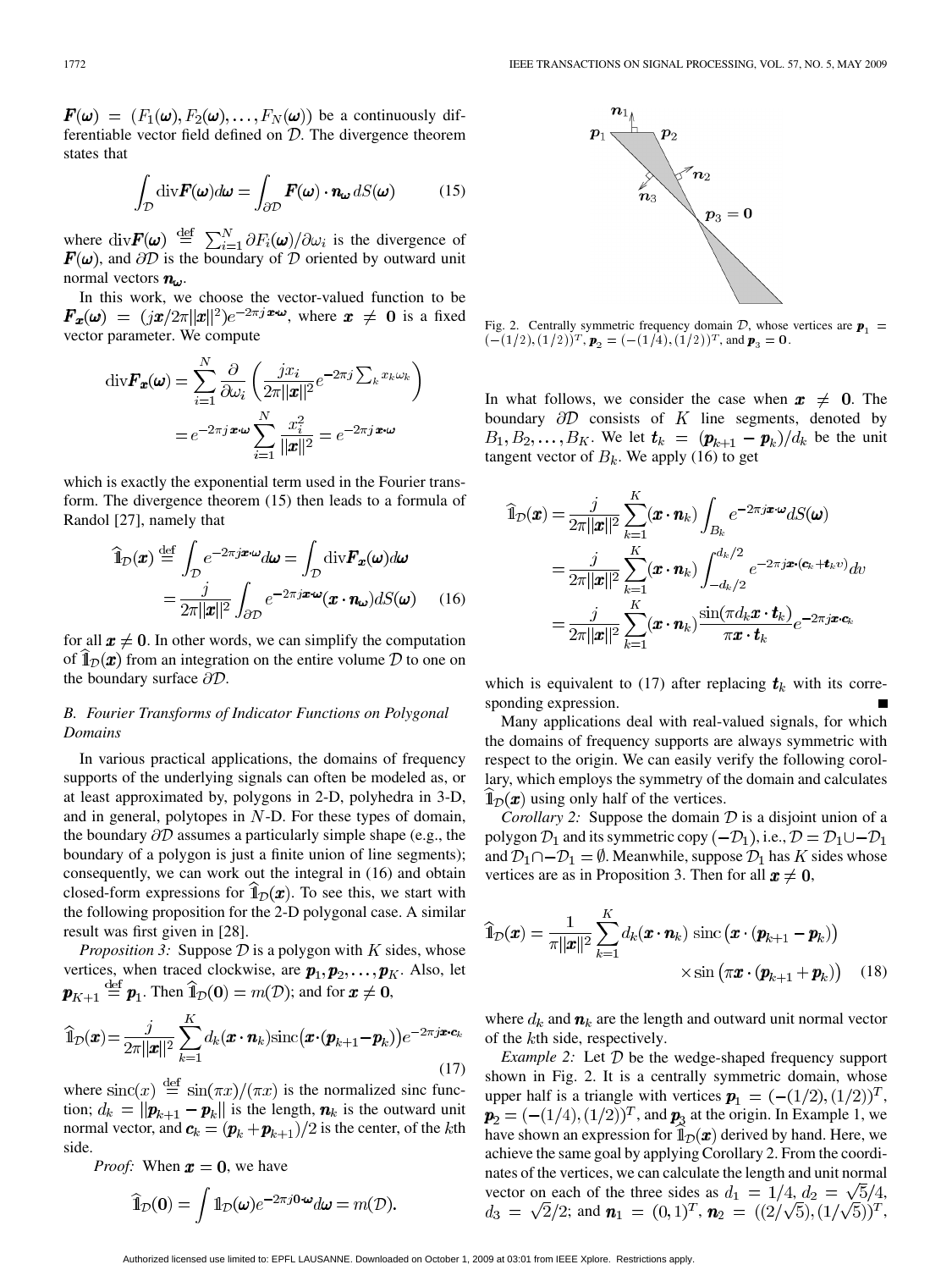$\mathbf{n}_3 = (-(\sqrt{2}/2), -(\sqrt{2}/2))^T$ . Inserting these parameters into (18) leads to

$$
\pi ||\boldsymbol{x}||^2 \widehat{\mathbb{1}}_{\mathcal{D}}(\boldsymbol{x}) = \frac{x_2}{4} \sin \frac{\pi (4x_2 - 3x_1)}{4} \text{sinc} \frac{x_1}{4} \n+ \frac{2x_1 + x_2}{4} \sin \frac{\pi (2x_2 - x_1)}{4} \text{sinc} \frac{2x_2 - x_1}{4} \n+ \frac{x_1 + x_2}{2} \sin \frac{\pi (x_1 - x_2)}{2} \text{sinc} \frac{x_1 - x_2}{2}. (19)
$$

After some manipulation, we can verify that (19) is equivalent to the expression given in (14).

# *C. Higher Dimensional Cases: Polyhedron and Polytope Domains*

We can generalize the previous results to higher dimensional cases when the domain  $D$  is a polyhedron in 3-D or a polytope in N-D. For example, when  $\mathcal D$  is a polyhedron, its boundary is a finite union of 2-D polygons, the integration on which has been solved by Proposition 3. Thus, by combining (16) and (17) in Proposition 3, we can get the following result, whose proof is omitted.

*Proposition 4:* Suppose  $D$  is a polyhedron with  $K$  facets. The  $k$ th facet is an  $L_k$ -sided polygon, whose vertices, when traced clockwise, are denoted by  $p_1^k, p_2^k, \ldots, p_{L_k}^k$ . Then  $\widehat{1}_{\mathcal{D}}(0) = m(\mathcal{D})$ ; and for  $x \neq 0$ ,

$$
\widehat{\mathbb{1}}_{\mathcal{D}}(\boldsymbol{x}) = \frac{-1}{\|2\pi\boldsymbol{x}\|^2} \sum_{k=1}^K \frac{\boldsymbol{x} \cdot \boldsymbol{n}_k}{\|\boldsymbol{x}\|^2 - |\boldsymbol{x} \cdot \boldsymbol{n}_k|^2} \times \sum_{\ell=1}^{L_k} (\boldsymbol{x} \cdot \boldsymbol{v}_{\ell}^k) \operatorname{sinc} (\boldsymbol{x} \cdot (\boldsymbol{p}_{\ell+1}^k - \boldsymbol{p}_{\ell}^k)) e^{-2\pi j \boldsymbol{x} \cdot \boldsymbol{c}_{\ell}^k} \tag{20}
$$

where  $n_k$  is the outward unit normal vector of the kth facet,  $\mathbf{v}_{\ell}^k = \mathbf{n}_k \times (\mathbf{p}_{\ell+1}^k - \mathbf{p}_{\ell}^k)$ , and  $\mathbf{c}_{\ell}^k = (\mathbf{p}_{\ell}^k + \mathbf{p}_{\ell+1}^k)/2$  is the center of the  $\ell$ th side on the  $k$ th facet.

*Remark:* In general, the boundary facets of an  $N$ -D polytope are just a finite union of  $(N - 1)$ -D polytopes; hence, one can calculate  $\mathbb{1}_D(x)$  on arbitrary N-D polytope domains by *recursively* applying (16) and the previous results for the  $(N-1)$  – D case. Due to space limitations, we omit here further details of this generalization.

## V. ENUMERATION OF QUANTIZED SAMPLING LATTICES

Another important ingredient of the proposed Fourier conditions in Section III is the sampling lattice. In this section, we discuss the characterization and enumeration of all (quantized) sampling lattices, and the results will be used to define the search space of the computational procedures proposed in the following sections.

## *A. Quantization of Lattices*

In principle, the sampling lattices can be generated by any nonsingular matrix  $M$  with *real-valued* entries. In this paper, however, we focus our attention to matrices of the following form:

$$
M = \frac{P}{q} \tag{21}
$$

where **P** is an *integer-valued* matrix, and  $q \geq 1$  is a predetermined quantization scale. In other words, we have quantized the entries of **M** to be  $p_{i,j}/q$ , with  $p_{i,j} \in \mathbb{Z}$ .

Notice that, by setting the quantization scale  $q = 1$ , the above model includes discrete signal processing as a special case, where we only use integer sampling lattices. For continuous signal processing, the quantization in (21) is still a reasonable simplification, since any real-valued sampling matrix can be well-approximated by the quantized matrices in (21) when  $q$  is large enough. Meanwhile, due to constraints in hardware precision, the sampling locations in practical systems are often quantized anyway. As we will see in the discussions below, the main advantage of considering this quantized model is to reduce the search space of sampling lattices to a finite set.

## *B. Hermite Normal Form and Characterization of Lattices*

Given a frequency support  $D$ , we know from Corollary 1 that all suitable matrices  $\vec{M}$  for alias-free sampling of  $\vec{D}$  must have  $|M| \leq 1/m(\mathcal{D})$ . Correspondingly, the integer matrix P in (21) must satisfy

$$
|\boldsymbol{P}| \in \left\{ 1, 2, 3, \dots, \left\lfloor \frac{q^N}{m(\mathcal{D})} \right\rfloor \right\}
$$
 (22)

where  $|\alpha|$  is the largest integer less than or equal to a real number  $\alpha$ . Similarly, for critical sampling, we know from Proposition 2 that

$$
|\boldsymbol{P}| = \frac{q^N}{m(\mathcal{D})}.\tag{23}
$$

Although infinitely many integer matrices satisfy (22) or (23), we only need to check a finite number of them, as there exist only a finite number of *geometrically distinct* lattices generated by these matrices [20]. To see this, the first step of our discussions is the following well-known result (see, e.g., [4]).

*Proposition 5:* A frequency support  $D$  allows an  $M_1$ -fold alias-free sampling, if and only if it allows an  $M_2$ -fold alias-free sampling, where  $M_2 = M_1 U$  and U is an arbitrary unimodular matrix (i.e., an integer matrix with  $|U| = 1$ ). The same is true for critical sampling.

The above statements can be easily verified by noting that the matrices  $M_1$  and  $M_1U$  always generate the same sampling lattices. To apply this result, we define the following binary relation between two matrices: we say  $M_1 \sim M_2$  if  $M_2 = M_1 U$ for some unimodular matrix U. We can verify that  $M_1 \sim M_2$  is an equivalence relation, and therefore, the corresponding equivalence classes form a partition of the set of all matrices whose determinants have the same absolute value. Proposition 5 implies that, for each equivalence class, we just need to pick a representative matrix from that class, and check if it forms an alias-free sampling (or critical sampling). The result then carries over to all members in that equivalence class. The following theorem [19], [20] provides a convenient class of representative matrices.

*Theorem 2 (Hermite Normal Form):* For every matrix of the form  $M_1 = P/q$  with P being an integer matrix, there is a *unique* matrix  $M_2 = H/q$ , such that  $M_1 \sim M_2$  and that  $H =$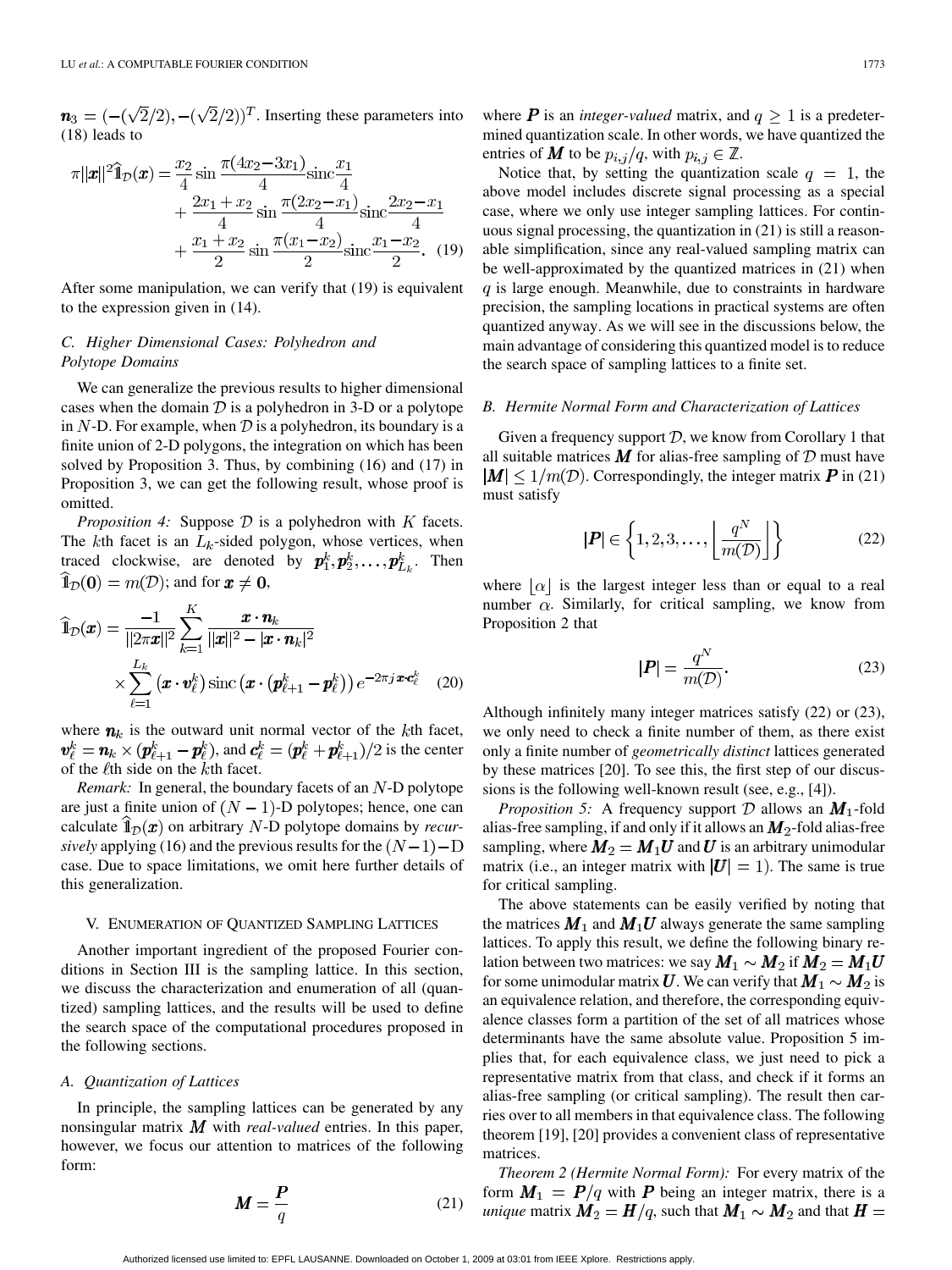$[h_{i,j}]_{1\leq i,j\leq N}$  is an integer matrix having the Hermite normal form, which means:

- 1)  $\boldsymbol{H}$  is upper triangular;
- 2)  $h_{N,N} > 0$  and  $0 \le h_{i,j} < h_{i,i}$  for  $1 \le i < j \le N$ .

It follows from Theorem 2 that we only need to consider sampling matrices of the form  $M = H/q$ , where H is a Hermite normal matrix. Such matrices provide a complete and nonredundant enumeration of all possible sampling lattices at a quantization level  $q$ . The following procedure, first introduced to the sampling literature by Cortelazzo and Manduchi [20], can be used to list the generating matrices of all quantized sampling lattices (i.e., sublattices of  $(1/q)\mathbb{Z}^N$ ) at a given density.

*Procedure 1 (Enumeration of Hermite Normal Matrices):* Let the determinant  $\delta$  be a positive integer.

- 1) Form a set  $V = \{ (d_1, d_2, \ldots, d_N) : \prod_{n=1}^{N} d_n = \delta \},\$ where  $d_n(1 \leq n \leq N)$  are positive integers. Note that  $V$  is always a finite set.
- 2) For each vector  $(d_1, d_2, \ldots, d_N)$  from V, put the corresponding elements  $d_1, d_2, \ldots, d_N$  at the main diagonal of an  $N$ -by- $N$  matrix. Select the off-diagonal elements of the matrix according to the rule that  $h_{i,j} = 0$  for  $1 \leq j < i \leq$ and  $0 \leq h_{i,j} < h_{i,i}$  for  $1 \leq i < j \leq N$ . There are different choices.

For example, when  $N = 2$  and the determinant is equal to 3, there are a total of four such Hermite normal matrices:

$$
\begin{pmatrix} 1 & 0 \ 0 & 3 \end{pmatrix}, \begin{pmatrix} 3 & 0 \ 0 & 1 \end{pmatrix}, \begin{pmatrix} 3 & 1 \ 0 & 1 \end{pmatrix}, \text{ and } \begin{pmatrix} 3 & 2 \ 0 & 1 \end{pmatrix}
$$

## *C. Size of the Search Space*

In the following sections, we will discuss algorithms that examine all possible Hermite normal matrices satisfying (22) and test each of them for alias-free sampling or critical sampling. It is therefore important to estimate the size of the search space, which depends on the number of distinct Hermite normal matrices. In what follows, we use  $H_N(\delta)$  to denote the total number of  $N \times N$  Hermite normal matrices with determinant equal to a positive integer  $\delta$ .

In 2-D,  $H_2(\delta)$  equals the "divisor function" of  $\delta$  (often written as  $\sigma(\delta)$  [29]), which is defined as the sum of all positive divisors of  $\delta$ . To see this, we observe that all  $2 \times 2$  Hermite matrices have the form  $\begin{pmatrix} a & c \\ 0 & b \end{pmatrix}$ , where a, b are positive integers with  $ab = b$ and  $0 \leq c < a$ . That is, both a and b are divisors of  $\delta$ . Given the divisor a, we determine b from  $b = m/a$ , and observe that the number of choices for  $c$  equals exactly  $a$ . Summing over all possible divisors  $a$  gives the total number of Hermite matrices as  $\sum_{a\mid\delta} a = \sigma(\delta)$ . For large  $\delta$ , it can be shown that the growth rate of  $\sigma(\delta)$  (i.e., the total number of  $2 \times 2$  Hermite matrices of determinant  $\delta$ ) is asymptotic to  $e^{\gamma} \delta \ln \ln \delta$  [29], where  $\gamma \approx$  $0.577$  is the Euler constant.

For the general  $N$ -D case, we obtain the following estimates on the total number of Hermite normal matrices, whose proof is given in Appendix B.

*Proposition 6:* For  $N \geq 2$ , we have

$$
1 \le \frac{H_N(\delta)}{\delta^{N-1}} < 22 \, \delta^{0.001}.\tag{24}
$$

*Remark:* The term  $\delta^{0.001}$  grows very slowly—it is less than  $10^{0.1} \approx 1.259$  for  $\delta < 10^{100}$ —and can thus be treated as a small constant from a practical point of view. Consequently, the estimates in (24) imply that  $H_N(\delta)$  is essentially equal to  $C_\delta \delta^{N-1}$ for some bounded quantity  $C_{\delta}$ . Meanwhile, the constant factor 22 and the exponent 0.001 in (24) are not the only choices. The exponent can be chosen arbitrarily close to 0; however the corresponding constant must necessarily be increased towards infinity.

Proposition 6 can be used to predict the size of the search space of sampling matrices. Let  $F_N(q)$  denote the total number of Hermite normal matrices satisfying (22); then it follows from (24) that

$$
F_N(q) \approx \mathcal{O}\left(1 + 2^{N-1} + 3^{N-1} + \dots + \left(\frac{q^N}{m(\mathcal{D})}\right)^{N-1}\right)
$$

$$
= \mathcal{O}\left(q^{N^2}\right).
$$
(25)

We can see that  $F_N(q)$  grows rapidly as the quantization scale  $\tilde{q}$  increases. However, since the search for optimal sampling lattices is usually a design optimization problem that needs to be carried out only once for each frequency support shape,  $F_N(q)$ can still be a feasible number for offline computation, especially when we work in lower dimensions  $(N = 2, 3)$  and choose reasonably sized quantization scales. Moreover, as we will see later, not all candidate sampling matrices in the search space require the same amount of effort to check for their suitability for alias-free sampling. In fact, the majority of the candidate sampling matrices can be eliminated fairly quickly with only a small amount of computation. We leave the details to Section VII.

## VI. APPLICATIONS IN NONREDUNDANT FILTER BANKS

We dedicate the remaining part of this paper to two applications of the proposed theoretical results. In this section we focus on the special case of critical sampling, and describe its application in the design of multidimensional critically sampled filter banks. We then deal with the more general problem of identifying optimal sampling lattices in Section VII.

## *A. Frequency Partitioning of Critically Sampled Filter Banks*

Consider a general multidimensional filter bank, where each channel contains a subband filter and a sampling operator. As an important step in filter bank design, we need to specify the ideal passband support of each subband filter, all of which form a partitioning of the frequency spectrum. For example, as shown in Fig. 1(a), a 2-D directional filter bank partitions the spectrum into wedge-shaped subbands.

Not every possible frequency partitioning can be used for filter bank implementation though. In particular, if we want to have a nonredundant filter bank, then the ideal passband support of each subband filter must be critically sampled by the sampling matrix in that channel. Consequently, whenever given a possible frequency partitioning, we must first perform a "reality check" of seeing whether the above condition is met, before proceeding to actual filter design.3

<sup>3</sup>In practice, suitable passband supports must also satisfy some additional "permissibility" conditions [30], which take into account the nonideal frequency responses of realistic filters. These further conditions are beyond the scope of this paper.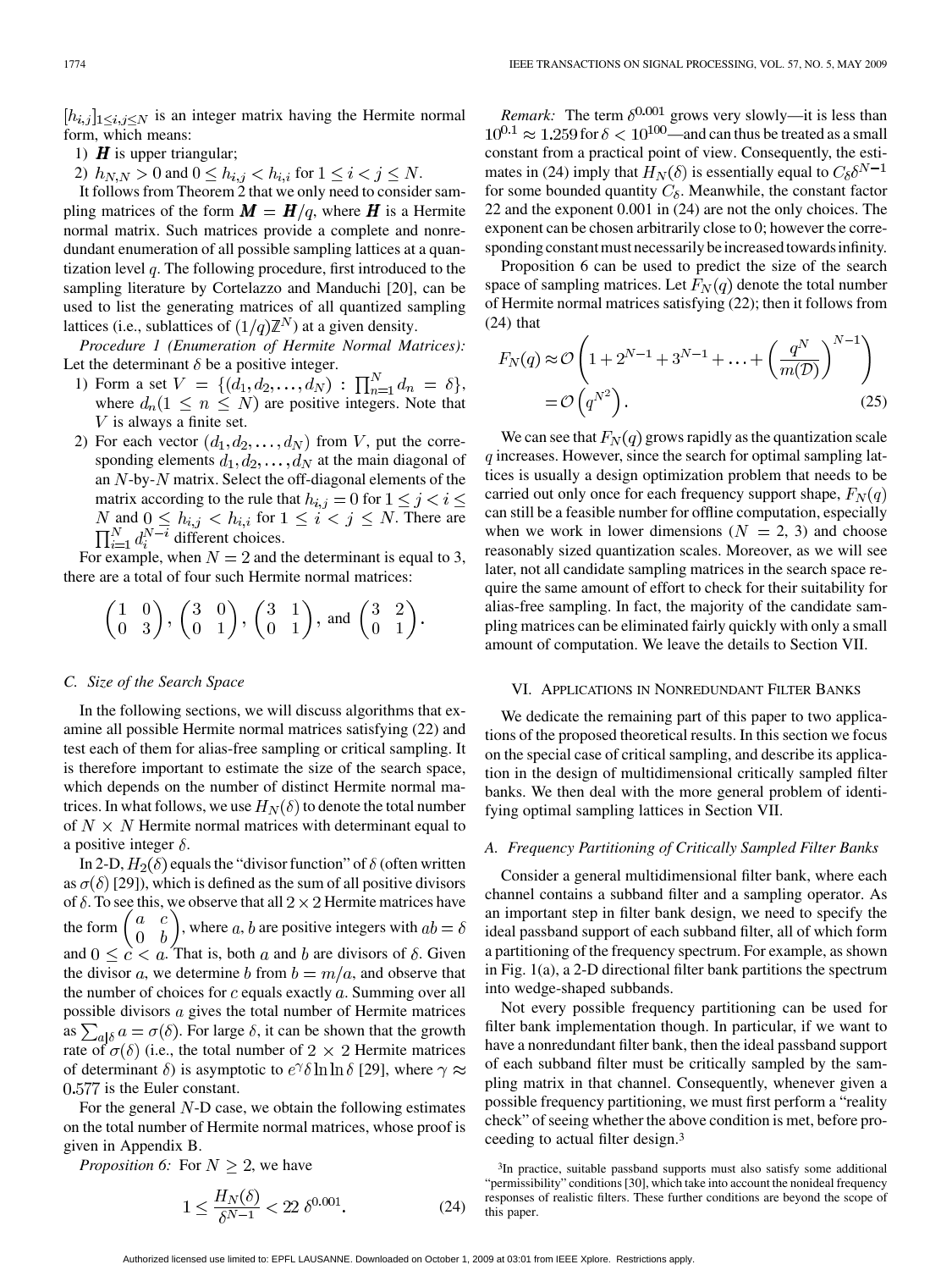

(b) Directional multiresolution frequency partitioning. (c) Three-dimensional directional frequency decomposition with pyramid-shaped passband supports.

The critical sampling condition is commonly verified geometrically (i.e., by drawing figures). Although intuitive and straightforward, this geometrical approach becomes cumbersome when the shape of the passband support is complicated, or when we work in 3-D and higher dimensional cases where it is difficult to invoke geometrical intuition. Applying the result of Proposition 2 and generalizing the ideas presented in Example 1, we propose in the following a computational procedure, which can systematically check and determine the critical sampling matrices of a given polytope region. Notice that the algorithm only searches among integer matrices, since the filter banks considered here operate on discrete-time signals.

*Procedure 2 (Critical Sampling):* Let  $D$  be a given polytopeshaped frequency support region.

- 1) Calculate  $\delta = 1/m(\mathcal{D})$ . From (13), any matrix M that can critically-sample D must satisfy  $|M| = \delta$ . If  $\delta$  is not an integer, then stop the procedure, since in this case it is impossible for  $D$  to be critically sampled by any integer matrix.
- 2) According to the specification of  $D$ , construct the explicit formula for  $\hat{I}_{\mathcal{D}}(x)$  by using the results in Section IV.
- 3) Apply Procedure 1 to construct a list of all Hermite normal matrices with determinant equal to  $\delta$ .
- 4) For every matrix  $\boldsymbol{M}$  in the above list, test the following condition

$$
\widehat{\mathbb{1}}_{\mathcal{D}}(Mn) = 0 \text{ for all } n \in \mathbb{Z}^N \setminus \{0\} \text{ with } ||n||_{\infty} \le r \qquad (26)
$$

where  $r$  is a large positive integer.

5) Present all the matrices in the list that satisfy (26). If there is no such matrix, then  $D$  cannot be critically sampled by any integer matrix.

To be clear, the expression (26) is a necessary condition for  $D$  to be critically sampled by  $M$ . It is not sufficient since we only check for integer points within a finite radius  $r$ , and so in principle, even if M satisfies (26) for all  $\|\mathbf{n}\|_{\infty} \leq r$ , it might happen that  $\hat{I}_{\mathcal{D}}(Mn) \neq 0$  for some *n* with  $||n||_{\infty} > r$ . However, by choosing  $r$  sufficiently large, we can gain confidence in the validity of the original infinite condition (13) as required in Proposition 2. We leave the quantitative analysis of this approximation due to finite computation to Section VII. In the following examples, we choose  $r = 10000$ , and assume that the issue of numerical precision in evaluating the equality (26) is negligible.

*Example 3:* Fig. 3(a) presents an alternative way to decompose the frequency spectrum into directional subbands: instead of having 8 wedge-shaped subbands as in Fig. 1(a), this new directional filter bank (DFB) generates six subbands. Applying the algorithm in Procedure 2, we can easily verify that this new frequency decomposition can also be critically sampled. The corresponding sampling matrices, denoted by  $M_k$  for the kth subband, are

and

$$
\boldsymbol{M}_3 = \boldsymbol{M}_4 = \boldsymbol{M}_5 = \begin{pmatrix} 2 & 1 \\ 0 & 3 \end{pmatrix}
$$

 $\boldsymbol{M}_0 = \boldsymbol{M}_1 = \boldsymbol{M}_2 = \left( \begin{matrix} 6 & 3 \ 0 & 1 \end{matrix} \right)$ 

*Example 4:* We show in Fig. 3(b) a directional and multiresolution decomposition of the 2-D frequency spectrum [31], [32]. Applying Procedure 2 confirms that such a frequency partitioning can be critically sampled as well. The sampling matrices for two representative subbands (marked as dark regions in the figure) are

$$
\boldsymbol{M}_0 = \begin{pmatrix} 4 & 0 \\ 0 & 4 \end{pmatrix} \text{ and } \boldsymbol{M}_1 = \begin{pmatrix} 8 & 4 \\ 0 & 4 \end{pmatrix}.
$$

*Example 5:* Fig. 3(c) shows an extension of the original 2-D DFB to the 3-D case [33], where the ideal passbands of the component filters are rectangular-based pyramids radiating out from the origin at different orientations and tiling the entire frequency space. Unlike the original 2-D DFB, which is a nonredundant filter bank, the 3-D DFB constructed in [33] is an oversampled filter bank. A natural question then becomes: can the 3-D frequency partitioning shown in Fig. 3(c) be critically sampled, i.e., allow for a nonredundant filter bank implementation? Applying Procedure 2, we find that the answer is negative; in other words, redundancy is unavoidable for a 3-D DFB.

# *B. Critical Sampling of General Cone-Shaped Frequency Regions in Higher Dimensions*

The result in Example 5 can be generalized to higher dimensions, and to cases where the subbands take different directional shapes. As an application of the Fourier condition in Proposition 2, we show here a much more general statement: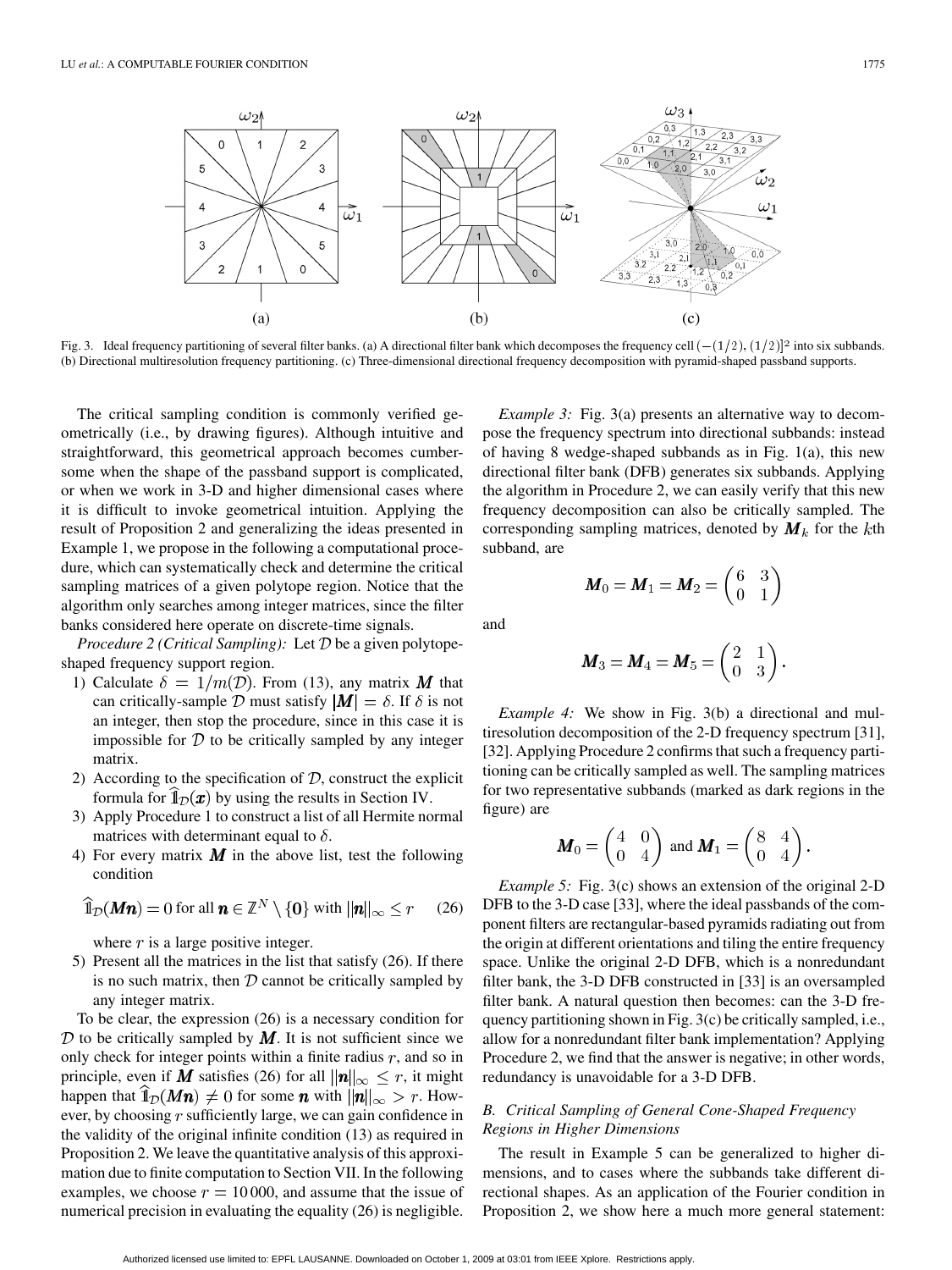it is impossible to implement any cone-shaped frequency partitioning by a nonredundant filter bank, except for the 2-D case. Although this result seems to be expected [34] in the filter bank community, to our knowledge, the following is the first rigorous proof in the literature.

Since we will be discussing general  $N$ -D cases, it is necessary to introduce some algebraic notations. We consider ideal subband supports of the following "truncated-cone" shape:

$$
\mathcal{D} = \{(\omega_1, \dots, \omega_N) : a \le |\omega_N| \le b, (\omega_1, \dots, \omega_{N-1}) \in \omega_N \mathcal{B}\}\
$$
\n(27)

where  $\beta$  is some bounded set in  $\mathbb{R}^{N-1}$ . Geometrically,  $\mathcal{D}$  takes the form of a two-sided cone in  $\mathbb{R}^N$ , truncated by hyperplanes  $|\boldsymbol{\omega}_N| = a$  and  $|\boldsymbol{\omega}_N| = b$ , where  $0 \le a < b$ . The "base" region  $\beta$ in (27) is the intersection between the cone and the hyperplane  $\omega_N=1.$ 

The formulation in (27) is flexible enough to characterize, up to a rotation, any directional subband shown in Fig. 3. For example, to describe subband-0 in Fig. 3(a), we can set  $a = 0$ ,  $b = 1/2$ , and let the base  $\mathcal{B} = [-1, -(1/3)]$ ; by choosing  $a = 1/8$ ,  $b = 1/4$ , and  $\mathcal{B} = [-(1/3), (1/3)]$ , we obtain subband-1 in Fig. 3(b); similarly, the 3-D pyramid-shaped subband  $(1,1)$  in Fig. 3(c) can be presented by  $a = 0, b = 1/2$ , and  $\mathcal{B} = \left[-(1/2), 0\right]^2$ . However, the class of frequency shapes that can be described by (27) is far beyond those mentioned above, since the formulation (27) allows for arbitrary configuration of the cross sections heights  $a$  and  $b$  [not necessarily the dyadic decomposition as in Fig. 3(b)] and arbitrary shape for the base  $\beta$  (not necessarily lines or squares).

*Lemma 3:* If a frequency support  $D$  can be critically sampled by an *integer* matrix  $M$ , then

$$
\widehat{\mathbb{1}}_{\mathcal{D}}\left(\left|\mathbf{M}\right| \mathbf{n}\right) = 0, \text{ for all } \mathbf{n} \in \mathbb{Z}^N \setminus \{0\}. \tag{28}
$$

*Proof:* We just need to show that, for any integer matrix  $\mathbf{M}$ , the vector  $\vert M\vert n$  belongs to the lattice  $\Lambda$  generated by M. Once we have established this claim, then (28) becomes a natural consequence of (13) in Proposition 2. By definition, verifying  $|M|n \in \Lambda$  is equivalent to checking that  $m = M^{-1}(|M|n)$ is an integer vector. By writing  $M^{-1} = \text{adj}(M)/|M|$ , where adj $(M)$  is the adjugate matrix of M, we get  $m = \text{adj}(M)n$ . Since both adj $(M)$  and  $n$  are integer-valued,  $m$  is indeed an integer vector.

*Theorem 3:* For arbitrary choice of  $0 \le a \le b$  and the base shape  $\beta$ , the frequency domain support  $\mathcal D$  given in (27) cannot be critically sampled by any integer matrix, except for the 2-D case.

*Proof:* We have already established the positive result for 2-D in Examples 1, 3, and 4, where several 2-D cone-shaped regions have been shown to allow for critical sampling. Next, we show the negative result in higher dimensional cases by using contradiction. Suppose for  $N \geq 3$ , and for some particular choices of  $0 \le a < b$  and  $\beta$ , the corresponding frequency region  $\mathcal D$  in (27) can be critically sampled by an integer matrix  $M$ . It follows from (28) in Lemma 3 that

From the definition of  $D$ , we have

$$
\begin{split}\n\widehat{\mathbb{1}}_{\mathcal{D}}(0,\ldots,0,x) &= \int_{a \leq |\omega_N| \leq b} d\omega_N \\
&\times \left( e^{-2\pi j x \omega_N} \int_{\omega_N \mathcal{B}} 1 \, d\omega_1 \ldots d\omega_{N-1} \right) \\
&= \int_{a \leq |\omega| \leq b} e^{-2\pi j x \omega} m(\omega \mathcal{B}) d\omega \\
&= \int_{a \leq |\omega| \leq b} e^{-2\pi j x \omega} |\omega|^{N-1} m(\mathcal{B}) d\omega \\
&= 2m(\mathcal{B}) \int_a^b \omega^{N-1} \cos(2\pi x \omega) d\omega.\n\end{split}
$$

Using the above formula and after a change of variable, we can rewrite (29) as  $\int_{2\pi |M|_q}^{2\pi |M|_q} \omega^{N-1} \cos(n\omega) d\omega = 0$ , for all , which is impossible when  $N \geq 3$  by Appendix C.

# VII. FINDING OPTIMAL ALIAS-FREE SAMPLING LATTICES

#### *A. Algorithm*

In this section, we extend Procedure 2 in the previous section for critical sampling to the more general case of identifying optimal alias-free sampling lattices for a given frequency support. Based on the Fourier condition presented in Proposition 1, we propose the following algorithm.

*Procedure 3 (Optimal Alias-Free Sampling Lattices):* Let be a polytope-shaped frequency support region, and  $q$  a fixed quantization scale.

- 1) Since all suitable sampling lattices must satisfy (22), we start with the largest possible determinant, i.e., set  $\delta =$  $\lfloor q^N/m(\mathcal{D}) \rfloor$ .
- 2) Use Procedure 1 to construct a list of all Hermite normal matrices with determinant equal to  $\delta$ .
- 3) For every Hermite normal matrix  $H$  in the above list, let  $M = H/q$  and do the following.
	- a) Run a sequence of tests

$$
\boldsymbol{M}|\sum_{\boldsymbol{n}\in\mathbb{Z}^N,\|\boldsymbol{n}\|_{\infty}\leq r}\left|\widehat{\mathbb{1}}_{\mathcal{D}}(\boldsymbol{M}\boldsymbol{n})\right|^2\leq m(\mathcal{D})\tag{30}
$$

where the integer-valued radius  $r$  increases from 1 to  $r_{\text{max}}$ . Note that  $r_{\text{max}}$  represents the maximum search radius, whose value will be determined in Section VII-B.

- b) If condition (30) holds for all r up to  $r_{\text{max}}$ , then record the current matrix  $M$  as a suitable sampling matrix; otherwise, proceed to the next Hermite normal matrix as soon as we reach a radius  $r$  at which (30) fails.
- 4) If there exist previously recorded suitable sampling matrices, present all these matrices and stop the procedure. Otherwise, set  $\delta \Leftarrow \delta - 1$ .
- 5) If  $\delta \geq 1$ , then return to Step 2); otherwise, stop the procedure, in which case the frequency region  $D$  does not allow alias-free sampling by any quantized matrices at the given quantization scale  $q$ .

In practical implementations, the computational efficiency of the above algorithm can be improved in the following two ways. First, since  $\mathbb{1}_{\mathcal{D}}(\omega)$  is a real-valued function, we have  $|\mathbb{1}_{\mathcal{D}}(x)| =$  $\hat{\mathbb{I}}_{\mathcal{D}}(-x)$ . Using this symmetry, we can save about half of the

$$
\mathbb{1}_{\mathcal{D}}(0,\ldots,0,|\mathbf{M}|n) = 0, \text{ for all } n \in \mathbb{Z} \setminus \{0\}. \tag{29}
$$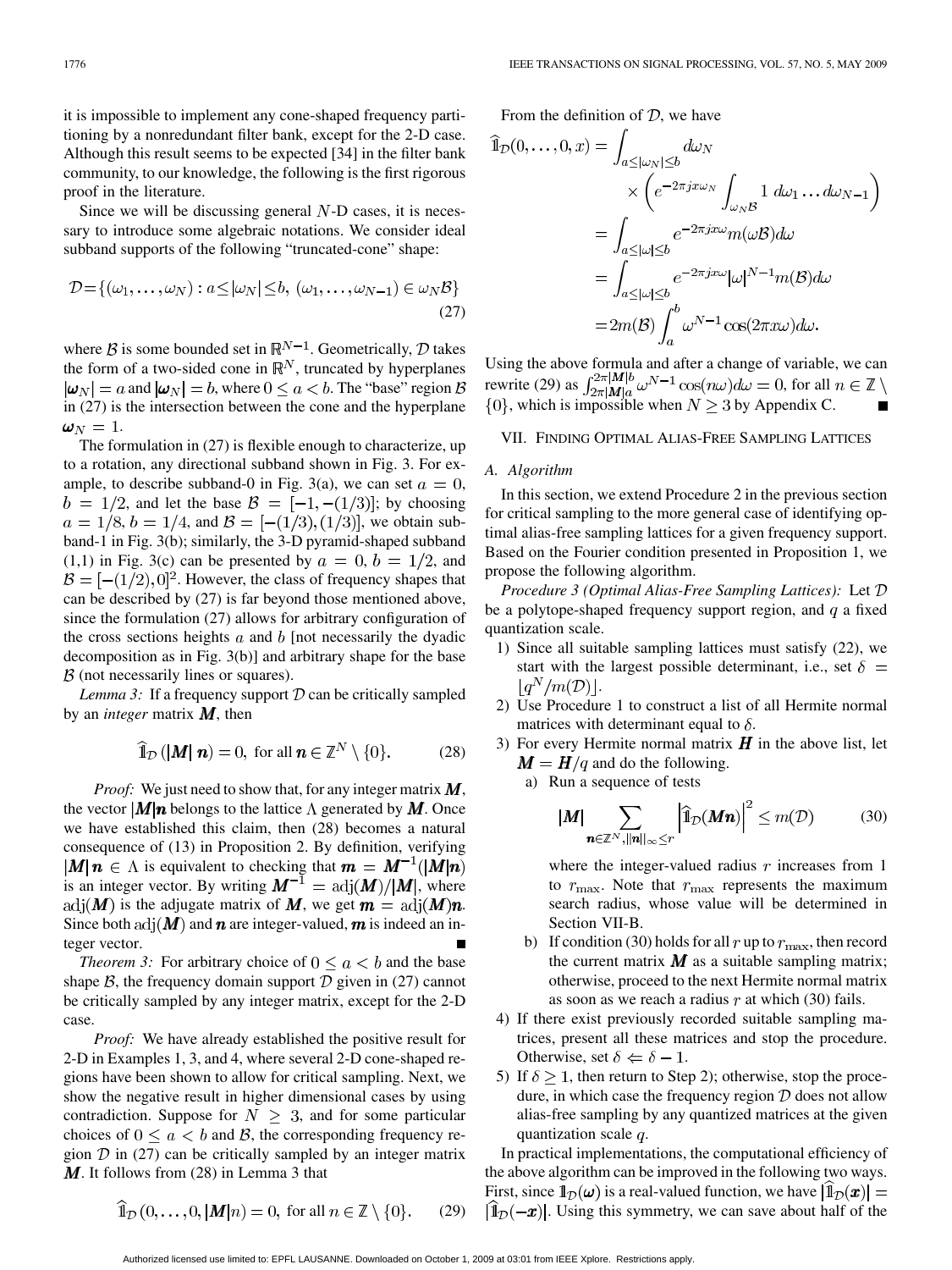computations in checking the conditions in (30). Second, we can see that most of the running time of the above algorithm is spent on evaluating  $[\mathbb{1}_{\mathcal{D}}(Mn)]^2$  for various choices of M and n. Therefore, to reduce repetitive computations, we can precalculate and save the values of  $[\mathbb{I}_{\mathcal{D}}(\boldsymbol{n}/q)]^2$  for all integer vectors  $\boldsymbol{n}$ within a given radius  $r_0$  at the beginning of the algorithm. The radius  $r_0$  is determined by the amount of available computer memory. Later in the algorithm, only when  $Mn$  goes outside of the precalculated range, do we need to compute  $|\mathbb{1}_D(Mn)|^2$ ; otherwise we can just directly pull out the corresponding values from the saved array.

#### *B. Precision of the Approximation Due to Finite Computation*

In the above procedure, we can only check condition (30) for a finite number of radii  $r$ , ranging from 1 to  $r_{\text{max}}$ . In contrast, the original condition  $(11)$  in Proposition 1 requires r to go to infinity. Therefore, our algorithm is only evaluating a necessary condition for alias-free sampling. Intuitively, though, by using a larger  $r_{\rm max}$ , we should gain more confidence in the validity of the original infinite condition (11).

To quantify this intuition, we recall that the term  $A_{\mathcal{D},\mathbf{M}}$  defined in (7) represents the total volume of overlapping regions between  $D$  and all its aliasing components. From (9), we can write

$$
A_{\mathcal{D},\mathbf{M}} = \left( |\mathbf{M}| \sum_{\mathbf{n} \in \mathbb{Z}^N, ||\mathbf{n}||_{\infty} \le r} \left| \hat{\mathbb{I}}_{\mathcal{D}}(\mathbf{M}\mathbf{n}) \right|^2 - m(\mathcal{D}) \right) + |\mathbf{M}| \sum_{\mathbf{n} \in \mathbb{Z}^N, ||\mathbf{n}||_{\infty} > r} \left| \hat{\mathbb{I}}_{\mathcal{D}}(\mathbf{M}\mathbf{n}) \right|^2 \tag{31}
$$

$$
= A_1(r) + A_2(r) \tag{32}
$$

where  $A_1(r)$  and  $A_2(r)$  represent the first and second terms in the right side of (31), respectively.

When the frequency domain  $D$  is a 2-D polygon, the following proposition provides an upper bound for the second term  $A_2(r)$ . Note that the techniques used in the proof can be generalized and lead to similar results for cases when  $D$  is an  $N$ -D polytope (e.g., a polyhedron). We omit this generalization due to space limitations.

*Proposition 7:* Let  $D$  be a polygon with  $K$  sides, whose vertices, when traced clockwise, are  $p_1, p_2, \ldots, p_K$ . Also, let  $\boldsymbol{p}_{K+1} \stackrel{\text{def}}{=} \boldsymbol{p}_1$ . For any nonsingular matrix **M** and radius  $r \geq 1$ , we have

$$
A_2(r) = |\mathbf{M}| \sum_{\mathbf{n} \in \mathbb{Z}^2, ||\mathbf{n}||_{\infty} > r} \left| \hat{\mathbf{l}}_{\mathcal{D}}(\mathbf{M}\mathbf{n}) \right|^2
$$
  

$$
< \frac{3K\left(1 + \frac{1}{\sqrt{2r}}\right)^2}{4\pi^2 \left(r - \frac{1}{2}\right)}
$$
  

$$
\times \sum_{k=1}^K \frac{d_k(\mathbf{M})}{|\mathbf{M}|} \left(1 + \pi d_k(\mathbf{M})/\sqrt{2}\right)^2 \tag{33}
$$

where  $d_k(M) \stackrel{\text{def}}{=} ||M^T(\boldsymbol{p}_{k+1} - \boldsymbol{p}_k)||$  is the length of the kth side of the warped polygon  $M^T \mathcal{D}$ .

*Proof:* See Appendix D.

When  $r$  is sufficiently large, the inequality in (33) can be well approximated by  $A_2(r) < c(\mathcal{D}, M)/r$ , where the constant  $\pi d_k(M)/\sqrt{2}$ <sup>2</sup>/|M|. Now for any sampling matrix M that satisfies (30) for radii up to  $r_{\text{max}}$ , we have  $A_1(r_{\text{max}}) \leq 0$ , and hence it follows from (32) that

$$
A_{\mathcal{D},\mathcal{M}} \le \frac{c(\mathcal{D},\mathcal{M})}{r_{\text{max}}}.
$$
\n(34)

By increasing the maximum search radius  $r_{\text{max}}$ , we can reduce the area of overlapping so that

$$
A_{\mathcal{D},\mathbf{M}} \leq \varepsilon m(\mathcal{D}) \quad \text{for an arbitrary } \varepsilon > 0. \tag{35}
$$

The number  $\varepsilon$  can be used to control the desired precision of our algorithm. After fixing  $\varepsilon$ , we should choose<sup>4</sup>  $r_{\text{max}} =$  $c(\mathcal{D}, \mathbf{M})/(\varepsilon m(\mathcal{D}))$ . In this case, although we can only test a necessary condition for alias-free sampling in Procedure 3, the amount of aliasing  $A_{\mathcal{D},\mathbf{M}}$  of the obtained matrices can always be kept within the desired precision range.

A potential problem in choosing a small  $\varepsilon$  to achieve high precision is that, since  $r_{\text{max}}$  is inversely proportional to  $\varepsilon$ , the amount of computations might be dramatically increased. Fortunately, this scenario will not happen, as most candidate sampling matrices can be quickly eliminated well before the radius r in (30) reaches  $r_{\text{max}}$ . To see this, we rewrite (32) as

$$
A_1(r) = A_{\mathcal{D},\mathbf{M}} - A_2(r) \ge A_{\mathcal{D},\mathbf{M}} - \frac{c(\mathcal{D},\mathbf{M})}{r}.
$$

For a matrix that does cause aliasing, we have  $A_{\mathcal{D},\mathbf{M}} > 0$ ; in this case,  $A_1(r) > 0$  (i.e., the condition (30) fails) as soon as

$$
r > r_c \stackrel{\text{def}}{=} c(\mathcal{D}, \mathbf{M})/A_{\mathcal{D},\mathbf{M}}.
$$

As shown in the following numerical experiments, for the majority of the sampling matrices, the corresponding cut-off radius  $r_c$  is typically much smaller than the required maximum search radius  $r_{\text{max}}$ .

## *C. Examples*

We test the proposed algorithm in Procedure 3 on a set of four different frequency support regions shown in Fig. 4(a)–(d), including two convex polygons  $\mathcal{D}_1$  (a 28-sided regular polygon, approximating a circle) and  $\mathcal{D}_2$ , and two nonconvex polygons  $\mathcal{D}_3$  and  $\mathcal{D}_4$ . For each region, we apply the algorithm to search for the corresponding optimal sampling lattices. In our experiment, we choose the quantization scale to be  $q = 50$ , and set the precision threshold  $\varepsilon$  in (35) to be 0.005.

Fig. 4(e)–(h) demonstrate the densest frequency packings achieved by our algorithm. We measure the quality of the results in terms of the sampling efficiency, defined as

efficiency 
$$
\stackrel{\text{def}}{=} |M|m(\mathcal{D}) \times 100\%
$$

where  $\boldsymbol{M}$  is the obtained sampling matrix. Note that a sampling efficiency of 100% corresponds to the case of critical sampling. The highest sampling efficiencies achieved for  $\mathcal{D}_1$ ,  $\mathcal{D}_2$ ,

 $4By$  doing this, we will have different maximum search radius  $r_{\text{max}}$  for different M, as  $c(D, M)$  is a function of M.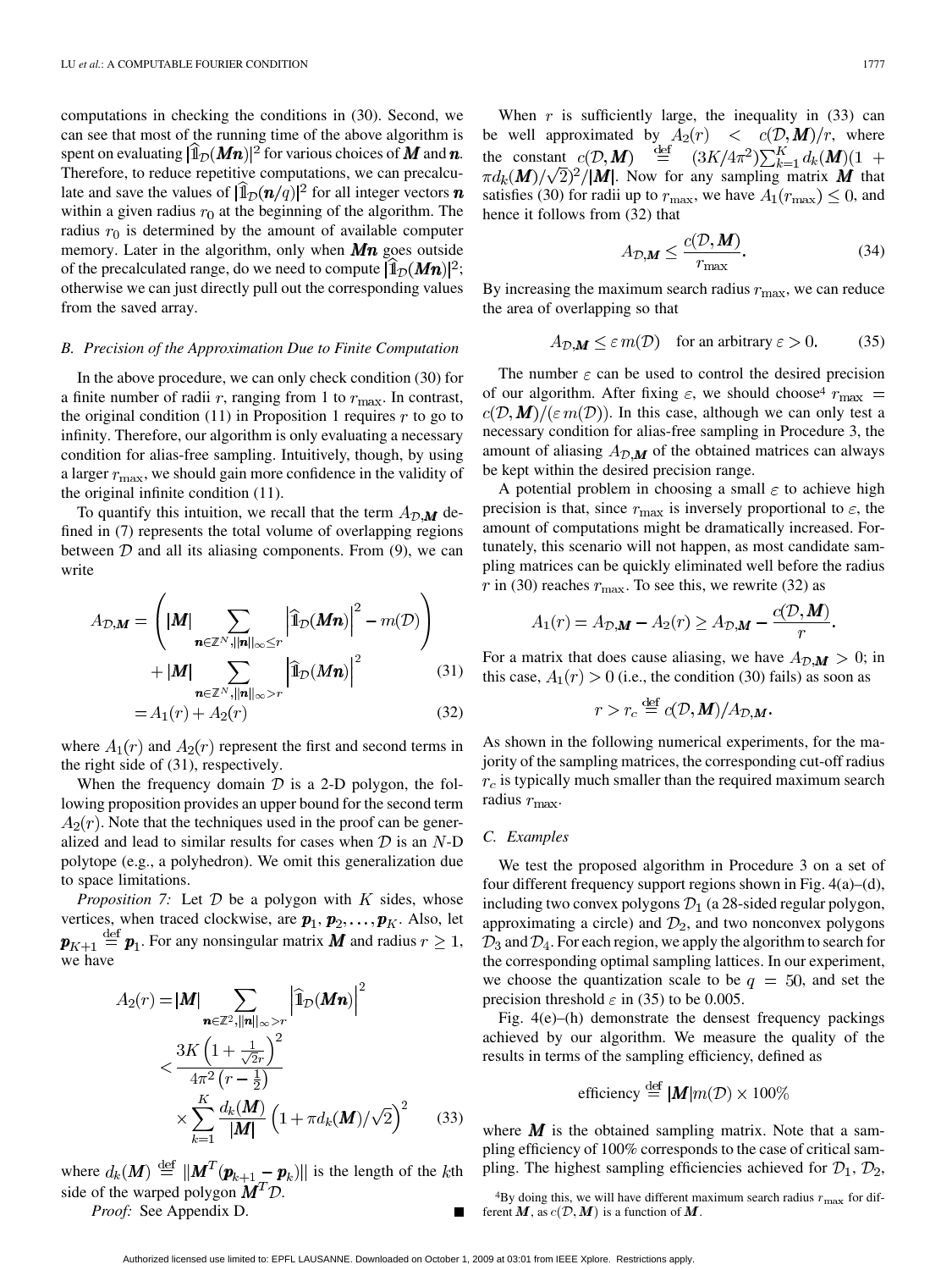TABLE I SOME KEY STATISTICS GATHERED IN THE EXPERIMENT

| Frequency Region | $N_m$    | $r_{\rm max}$ | P(1)      | P(2)     | P(3)     | P(4)     | P(5)     | $-10$<br>P(r) |
|------------------|----------|---------------|-----------|----------|----------|----------|----------|---------------|
| $\mathcal{D}_1$  | 11652660 | 2807          | $94.79\%$ | $3.28\%$ | $0.91\%$ | $0.38\%$ | $0.20\%$ | $99.88\%$     |
| $\mathcal{D}_2$  | 7642267  | 2512          | 96.30\%   | 2.68%    | $0.59\%$ | 0.20%    | $0.09\%$ | 99.97%        |
| ${\cal D}_3$     | 35911314 | 5666          | 96.34%    | 2.99%    | $0.36\%$ | 0.14%    | $0.06\%$ | 99.98%        |
| ${\cal D}_4$     | 25302982 | 4231          | 91.75%    | 6.41%    | $1.02\%$ | $0.33\%$ | 0.19%    | 99.93%        |



Fig. 4. Top two rows: Four frequency support regions used in our experiment. Bottom two rows: The tightest frequency packing obtained by the proposed algorithm. The basebands (drawn in thick lines) are shown together with their aliasing copies (drawn in thin lines). (a)  $\mathcal{D}_1$ ; (b)  $\mathcal{D}_2$ ; (c)  $\mathcal{D}_3$ ; (d)  $\mathcal{D}_4$ ; (e) efficiency =  $90.66\%$ ; (f) efficiency =  $92.24\%$ ; (g) efficiency =  $89.94\%$ ; and (h) efficiency  $= 86.81\%$ .

 $\mathcal{D}_3$ , and  $\mathcal{D}_4$  are 90.66%, 92.24%, 89.94%, and 86.81%, respectively. Note that the obtained sampling density for  $\mathcal{D}_1$  (90.66%) is fairly close to  $\pi/\sqrt{12} \approx 90.69\%$ , which is known to be the highest packing density of circles, achieved by a hexagonal ("honeycomb") arrangement.

The algorithm is implemented in C++, and the running time ranges from 69 s (for  $\mathcal{D}_2$ ) to 355 s (for  $\mathcal{D}_3$ ) on a computer with a 2.2-GHz CPU. We observe that the algorithm spends only a small fraction of the total running time to eliminate all unsuitable matrices and reach the optimal sampling lattices. Afterwards, however, the remaining majority of the running time is actually spent on verifying that the obtained matrices indeed provide alias-free sampling within the given precision range. To explain this interesting fact, we recall that the proposed algorithm checks condition (30) against a large number of sampling matrices (with decreasing densities), until it finds the first sampling matrix for which (30) holds for all radii up to  $r_{\text{max}}$ . Let  $N_m$  denote the total number of sampling matrices checked by the algorithm. For every matrix eliminated in the process, there is a corresponding cut-off radius  $r$  at which (30) fails. We denote by  $P(r)$  the relative percentage (with respect to  $N_m$ ) of those matrices whose cut-off radius is equal to  $r (r = 1, 2, 3, \ldots)$ .

Table I summarizes the values of  $N_m$ ,  $r_{\text{max}}$ , and  $P(r)$  ( $r =$  $1...5$ ) for the four frequency shapes tested in our experiment. We can see that, although both  $N_m$  and  $r_{\text{max}}$  can be quite large, the majority of the tested matrices can be eliminated by using a fairly small radius. In the case of  $\mathcal{D}_2$ , 96.30% of the tested matrices can be eliminated by using only  $r = 1$ , and 99.97% of the matrices can be eliminated by a radius up to 10. Note that the smaller the cut-off radius is, the less time it takes the algorithm to verify condition (30). For  $r = 1$  (the most likely case as seen from Table I), the algorithm simply needs to compute the values of  $[\hat{\mathbb{1}}_{\mathcal{D}}(Mn)]^2$  at four points<sup>5</sup> to eliminate a matrix.

# *D. Fourier Analytical Versus Geometrical Approach: A Brief Comment*

The proposed algorithm described in Procedure 3 differs from the standard geometrical approach to finding optimal alias-free sampling lattices. The latter often builds upon the following argument [13]: one can verify that the alias-free sampling condition in (5) is equivalent to requiring

$$
\Lambda^* \cap (\mathcal{D} - \mathcal{D}) = \{0\} \tag{36}
$$

where  $\mathcal{D} - \mathcal{D} \stackrel{\text{def}}{=} {\{\boldsymbol{\omega} - \boldsymbol{\tau} : \boldsymbol{\omega}, \boldsymbol{\tau} \in \mathcal{D}\}}$  is the Minkowski sum of  $\mathcal D$ and  $-D$ . When  $\overline{D}$  is a polytope, the corresponding Minkowski sum  $\mathcal{D} - \mathcal{D}$  is also a polytope, whose bounding hyperplanes can be calculated from those of  $D$  [35]. If we further assume  $D - D$  is convex (and hence can be specified by a set of linear inequalities), then for each candidate sampling matrix  $M$ , the condition (36) can be readily checked by evaluating a system of

<sup>5</sup>These points are  $\mathbf{n} = (1, 0), (1, 1), (0, 1), (-1, 1)$ . The remaining points can be inferred by symmetry since  $|\mathbf{1}_{\mathcal{D}}(M\mathbf{n})| = |\mathbf{1}_{\mathcal{D}}(-M\mathbf{n})|$ .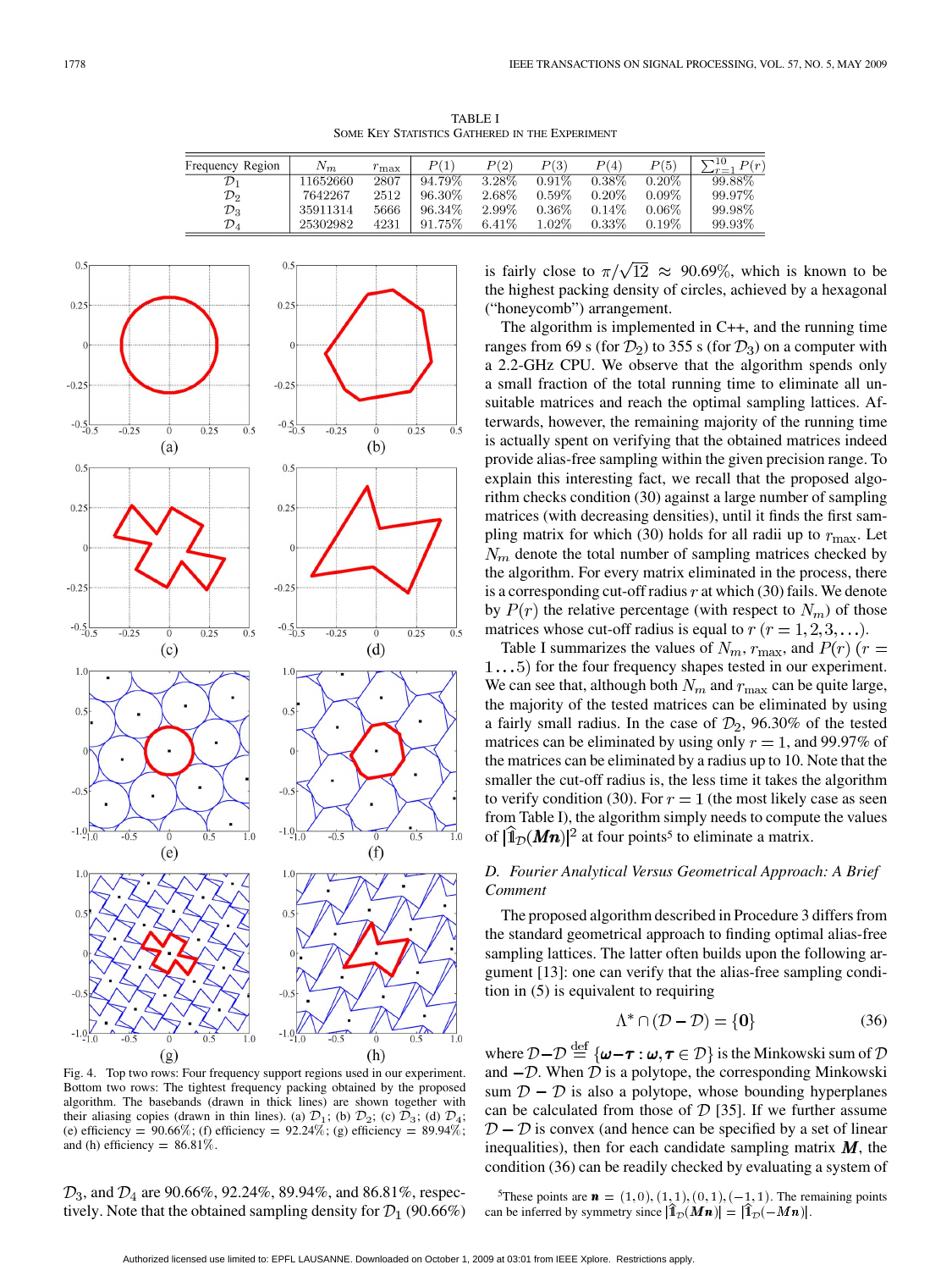linear inequalities for a finite number of points in  $\Lambda^*$ . The task becomes more difficult, however, when  $D - D$  is nonconvex, in which case one has to first decompose it into a union of convex subregions. As a potential advantage, the proposed Fourier analytical approach is purely computational, and in particular, does not depend on the convexity of the domain  $\mathcal{D}$ .

In terms of computational efficiency, the experiments in Section VII-C suggest that the proposed algorithm can be very efficient in eliminating most of the candidate sampling lattices (by only evaluating the Fourier transforms at four points), but needs to spend more time testing those lattices that are close to being alias-free. Consequently, the Fourier analytical approach is likely to be faster than the geometrical approach for most of the candidate lattices, but will be slower than the latter in the remaining cases. It is therefore promising, from a computational point of view, to develop a "hybrid" algorithm—utilizing both the proposed Fourier condition and the geometrical condition in (36)—for finding optimal sampling lattices.

## VIII. CONCLUSIONS AND FUTURE WORK

The main contribution of this paper is the Fourier analytical condition presented in Theorem 1. By linking the alias-free sampling of a given frequency support region with the Fourier transform of the indicator function, this simple but powerful result provides a versatile computational tool in the search for optimal sampling lattices.

The indicator function plays a pivotal role in this work; however, it is not the only choice. In fact, we can verify that the Fourier condition in Theorem 1 still holds if we replace  $\mathbb{1}_{\mathcal{D}}(\boldsymbol{\omega})$  with any square-integrable function  $f(\boldsymbol{\omega})$  that is positive and supported on  $D$ , and correspondingly, replace  $m(D)$  with  $||f(\boldsymbol{\omega})||_{L^2}^2$ . This generalization leads to many possible lines of research. For example, it is possible to improve computational efficiency by using a function  $f(\omega)$  that has smooth transition at the boundary of  $D$ , since the smoothness will translate into faster decay (compared with  $|1_{\mathcal{D}}(x)|$ ) in the spatial domain. Second, the spectral contents of practical signals are unlikely to be uniformly distributed on the frequency support  $D$ . Therefore, an interesting class of research would choose a function  $f(\boldsymbol{\omega})$ that is adapted to the power spectral density of the signals. This would potentially allow us to have a more sensible criterion in choosing the optimal sampling lattices.

#### **APPENDIX**

## *A. Poisson Summation Formula*

The Poisson summation formula (PSF) or "lattice sampling formula" relates the infinite summation of a function over a lattice with a summation of the Fourier transform of that function over the dual lattice. In this paper, we need the following incarnation of the PSF.

*Theorem 4:* Suppose functions  $f(\boldsymbol{\omega}), g(\boldsymbol{\omega}) \in L^2(\mathbb{R}^N)$  are supported on a bounded domain  $\mathcal{D}$ , i.e., supp  $f(\boldsymbol{\omega}) \subset \mathcal{D}$  and , and let  $R(\boldsymbol{\omega}) \stackrel{\text{def}}{=} \int_{\mathbb{R}^N} f(\boldsymbol{\tau}) g(\boldsymbol{\tau} - \boldsymbol{\omega})^* d \boldsymbol{\tau}$ . Then for all nonsingular matrices

$$
\sum_{\in \Lambda^*} R(\mathbf{k}) = |\mathbf{M}| \sum_{\mathbf{n} \in \Lambda} \widehat{f}(\mathbf{n}) \widehat{g}(\mathbf{n})^* \tag{37}
$$

where  $\Lambda = \{ \textbf{Mm} : \textbf{m} \in \mathbb{Z}^N \}$  and  $\Lambda^* = \{ \textbf{M}^{-T} \textbf{\ell} : \textbf{\ell} \in \mathbb{Z}^N \}$ .

*Remark:* A difficulty in directly applying the PSF to show (37) is that the standard versions of the PSF (such as given in [36, pp. 250–257]) require the Fourier transform to decay sufficiently fast. In particular, for our case we would need

$$
\left|\widehat{f}(\boldsymbol{x})\widehat{g}(\boldsymbol{x})\right| \le A\left(1 + ||\boldsymbol{x}||\right)^{-N-\varepsilon} \tag{38}
$$

for some  $A > 0$  and  $\varepsilon > 0$ . The condition (38) need not be satisfied in multidimensional cases  $(N \ge 2)$  in our work, because we take  $f(\boldsymbol{\omega}) = g(\boldsymbol{\omega}) = \mathbb{1}_{\mathcal{D}}(\boldsymbol{\omega})$  and the discontinuity of this indicator function can lead to slow decay of its Fourier transform.

We provide a direct proof of Theorem 4 that circumvents the assumption (38).

*Proof:* First assume  $\vec{M}$  is the identity matrix. Denote by  $\mathcal{C}_0$ the unit cube  $[-(1/2),(1/2)]^N$ . We may suppose f is supported in a cube of the form  $\ell + C_0$  for some integer vector  $\ell \in \mathbb{Z}^N$ , because the original  $f$  can be written as a finite linear combination of functions supported in such cubes (noting  $f$  has bounded support and that  $f$  appears linearly in the definition of  $R$ ). Similarly we may assume q is supported in a cube  $m + C_0$  for some  $\mathbf{m} \in \mathbb{Z}^N$ . Hence

$$
\sum_{\mathbf{k}\in\mathbb{Z}^N} R(\mathbf{k}) = \int_{\boldsymbol{\ell}+\mathcal{C}_0} f(\boldsymbol{\tau}) g(\boldsymbol{\tau}-\boldsymbol{\ell}+\boldsymbol{m})^* d\boldsymbol{\tau}
$$

since the support cubes of  $f(\tau)$  and  $g(\tau - \mathbf{k})$  are disjoint except when  $k = \ell - m$ . Now changing variable with  $\tau \mapsto \tau + \ell$  yields

$$
\sum_{\mathbf{k}\in\mathbb{Z}^N} R(\mathbf{k}) = \int_{\mathcal{C}_0} f(\boldsymbol{\tau} + \boldsymbol{\ell}) g(\boldsymbol{\tau} + \boldsymbol{m})^* d\boldsymbol{\tau}.
$$
 (39)

Applying the Plancherel theorem for Fourier series, we have

$$
\int_{\mathcal{C}_0} f(\boldsymbol{\tau} + \boldsymbol{\ell}) g(\boldsymbol{\tau} + \boldsymbol{m})^* d\boldsymbol{\tau} = \sum_{\boldsymbol{n} \in \mathbb{Z}^N} c_{\boldsymbol{n}}(f) c_{\boldsymbol{n}}^*(g) \qquad (40)
$$

where the Fourier coefficients on the right-hand side are , and similarly . Substituting these identities into (40) gives that

$$
\sum_{\mathbf{k}\in\mathbb{Z}^N} R(\mathbf{k}) = \sum_{\mathbf{n}\in\mathbb{Z}^N} \widehat{f}(\mathbf{n}) \widehat{g}(\mathbf{n})^*
$$
(41)

as desired.

So far we have proved (37) for the case when  $\boldsymbol{M}$  is an identity matrix. For general M, we define  $f(\boldsymbol{\omega}) = |\boldsymbol{M}|^{-1/2} f(\boldsymbol{M}^{-T}\boldsymbol{\omega})$ and  $\widetilde{g}(\omega) = |M|^{-1/2} g(M^{-T}\omega)$ . Applying (41) to  $\widetilde{f}$  and  $\widetilde{g}$  then proves the general case of the theorem, after some straightforward calculations.

# *B. Number of Hermite Normal Matrices With a Given Determinant*

We first state the following result about the total number of Hermite normal matrices, whose proof can be found in [19, pp. 19–21].

*Lemma 4*: Let  $H_N(\delta)$  be the number of N-by-N Hermite normal matrices with determinant  $\delta$ . If  $\delta = \mu \nu$ , for coprime  $\mu$ and  $\nu$ , then  $H_N(\mu\nu) = H_N(\mu)H_N(\nu)$ . Furthermore, if  $\delta = \pi^k$ ,  $\pi$  a prime, then

$$
H_N(\pi^k) = \prod_{i=1}^{N-1} \frac{\pi^{k+i} - 1}{\pi^i - 1}.
$$
 (42)

Note that we can factorize any integer  $\delta \geq 2$  into , where  $\pi_1, \pi_2, \ldots, \pi_J$  are distinct prime factors and the exponents  $k_1, k_2, \ldots, k_J$  are positive integers.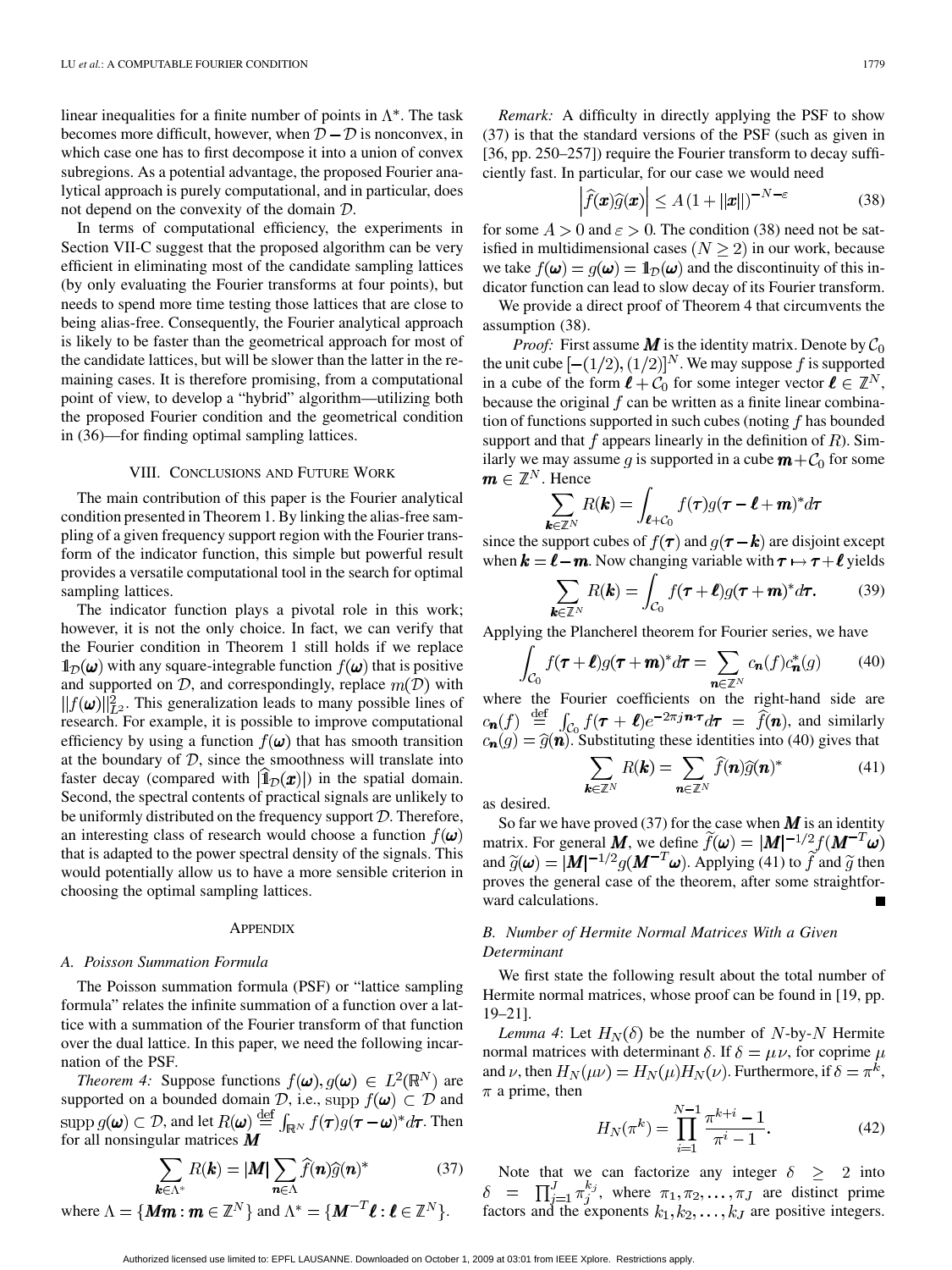Applying the above result, we have  $H_N(\delta) = \prod_{i=1}^J H_N(\pi_j^{k_i})$ , where each term can be calculated by (42). We can see that the formula for the exact value of  $H_N(\delta)$  depends on the prime factorization of  $\delta$ . It is therefore often simpler and more convenient to use the estimates given in Proposition 6. To prove that proposition, we establish its lower bound and upper bounds in the following two propositions.

*Proposition 8:*  $H_N(1) = 1$ , and  $H_N(\delta) \geq (\delta^N - 1)/(\delta - 1)$ for  $\delta \geq 2$ , where the equality is achieved when  $\delta$  is a prime number.

*Proof:* For  $\delta \geq 2$  and a given  $k, 1 \leq k \leq N$ , we consider the following class of integer matrices  $\boldsymbol{H} = [h_{i,j}]$ , whose entries are all zeros except for those on the diagonal line, where  $h_{k,k} =$  $\delta$  and  $h_{i,i} = 1$  for  $i \neq k$ , and those on the kth row, where  $0 \leq h_{k,j} < \delta$  for  $k < j \leq N$ . By construction, we can easily verify that these matrices are all in the Hermite normal form (as specified in Theorem 2) and with determinant  $\delta$ . Meanwhile, there are a total of  $\delta^{N-k}$  of such matrices. By varying k from to  $N$ , we get  $(\delta^N-1)/(\delta-1)$ . Furthermore, when  $\delta$  is prime, putting  $\delta$  in one of the diagonal elements and 1 in all other diagonal elements is the only way for the determinant of a Hermite normal matrix to equal  $\delta$ . Therefore, the equality is achieved in this case. *Proposition 9:* As an upper bound, we have  $H_N(\delta)$  $\,<$ 

 $22 \delta^{N-1+0.001}$ .

*Proof:* For a prime number  $\pi$ , we have from (42) that

$$
H_N(\pi^k) < \prod_{i=1}^{N-1} \frac{\pi^{k+i}}{\pi^i - 1} = (\pi^k)^{N-1} \prod_{i=1}^{N-1} \frac{1}{1 - \pi^{-i}} \\
&< (\pi^k)^{N-1} C(\pi) \tag{43}
$$

where  $C(\pi) \stackrel{\text{def}}{=} \prod_{i=1}^{\infty} (1 - \pi^{-i})^{-1}$ . We can easily verify that  $C(\pi) > 1$  for all  $\pi$ , and that it is a decreasing function of  $\pi$ , i.e.,  $C(\pi_1) > C(\pi_2)$  for  $\pi_1 < \pi_2$ .

For any integer  $\delta \geq 2$ , we factorize it into  $\delta = \prod_{i=1}^{J} \pi_j^{k_j}$ , where  $\pi_1, \pi_2, \dots, \pi_J$  are distinct prime factors. It follows from Lemma 4 and inequality (43) that

$$
H_N(\delta) = \prod_{j=1}^J H_N\left(\pi_j^{k_j}\right) < \prod_{j=1}^J \left(\pi_j^{k_j}\right)^{N-1} \prod_{j=1}^J C(\pi_j)
$$
\n
$$
= \delta^{N-1} \prod_{j=1}^J C(\pi_j). \tag{44}
$$

Next, we just need to show  $\prod_{i=1}^{J} C(\pi_i) < 22 \delta^{0.001}$ .

For a given positive integer  $n$ , we define a set A consisting of all prime factors  $\{\pi_i\}$  of  $\delta$  that are less than n, i.e.,  $A \stackrel{\text{def}}{=} \{\pi_i :$  $1 \leq j \leq J$  and  $\overline{\pi_j} < n$ . Similarly, let  $B = \{\pi_j : 1 \leq j \leq J\}$ J and  $\pi_j \geq n$ . We can then write

$$
\prod_{j=1}^{J} C(\pi_j) = \prod_{\pi \in A} C(\pi) \prod_{\pi \in B} C(\pi). \tag{45}
$$

In the above expression, whenever A or B is empty, the corresponding product on that set is understood to equal 1. Let  $P$  represent the set of all prime numbers. It then follows from the definition of  $A$  that

$$
\prod_{\pi \in A} C(\pi) \le \prod_{\pi \in P, \pi < n} C(\pi). \tag{46}
$$

Denote by |B| the cardinality of B. If  $|B| > 0$ , then for all  $\pi \in B$ , we have  $\pi \geq n$  and hence  $C(\pi) \leq C(n)$ . Meanwhile, since  $\delta \ge \prod_{\pi \in B} \pi \ge n^{|B|}$ , we have  $|B| \le \log_n \delta$ . It follows that

$$
\prod_{\pi \in B} C(\pi) \le C(n)^{|B|} \le C(n)^{\log_n \delta} = \delta^{\log_n C(n)}.
$$
 (47)

Substituting (46) and (47) into (45), we obtain . We have the freedom in choosing *n*. For example, when  $n = 192$ , the exponent becomes  $\log_{192} C(192) \approx 9.98 \times 10^{-4} < 0.001;$ the constant factor becomes  $\prod_{\pi \in P, \pi < n} C(\pi) \approx 21.7 < 22$ . Substituting these numbers into (44) yields the desired result.

#### *C. Lemma Used in the Proof of Theorem 3*

*Lemma 5:* For arbitrarily chosen  $0 \le a < b$  and  $c > 1$ , there must exist some  $n \in \mathbb{Z} \setminus \{0\}$  such that  $\int_{a}^{b} t^{c} \cos(nt) dt \neq 0$ .

*Proof:* We show this by contradiction. Suppose there is a particular set of parameters  $0 \le a < b$  and  $c > 1$  for which

$$
\int_{a}^{b} t^{c} \cos(nt) dt = 0, \quad \text{for all } n \in \mathbb{Z} \setminus \{0\}. \tag{48}
$$

Defining the function  $f(t) = t^{c} \mathbb{1}_{[a,b]}(t)$ , we can rewrite the above equality as

$$
0 = \int_{-\infty}^{\infty} f(t) \cos(nt) dt
$$
  
\n
$$
= \sum_{k \in \mathbb{Z}} \int_{-\pi + 2\pi k}^{\pi + 2\pi k} f(t) \cos(nt) dt
$$
  
\n
$$
= \int_{-\pi}^{\pi} \sum_{k \in \mathbb{Z}} f(t + 2\pi k) \cos(n(t + 2\pi k)) dt
$$
  
\n
$$
= \int_{-\pi}^{\pi} g(t) \cos(nt) dt, \quad n \in \mathbb{Z} \setminus \{0\}
$$
(49)

where  $g(t) \stackrel{\text{def}}{=} \sum_{k \in \mathbb{Z}} f(t + 2\pi k)$ . Actually, since  $f(t)$  is compactly supported, the sum generating  $g(t)$  contains only a finite number of nonzero terms. The equality (49) means that all the even Fourier coefficients (except for the DC term) of  $q(t)$ are zero, which implies that  $g(t)$  is an odd function plus some constant.

For  $c > 1$ , the function  $f(t)$  is strictly convex on [a, b]; periodizing the endpoints of  $[a, b]$  gives an "exceptional" set  $E \stackrel{\text{def}}{=} (a + 2\pi\mathbb{Z}) \cup (b + 2\pi\mathbb{Z})$ , and so  $g(t)$  is *strictly convex* on each subinterval of  $[-\pi, \pi] \setminus E$ . However, from the symmetry of  $g(t)$  (i.e., an odd function plus some constant),  $g(t)$  will be *strictly concave* on the reflected (w.r.t. the origin) versions of these intervals. This is a contradiction, and hence the initial assumption (48) does not hold.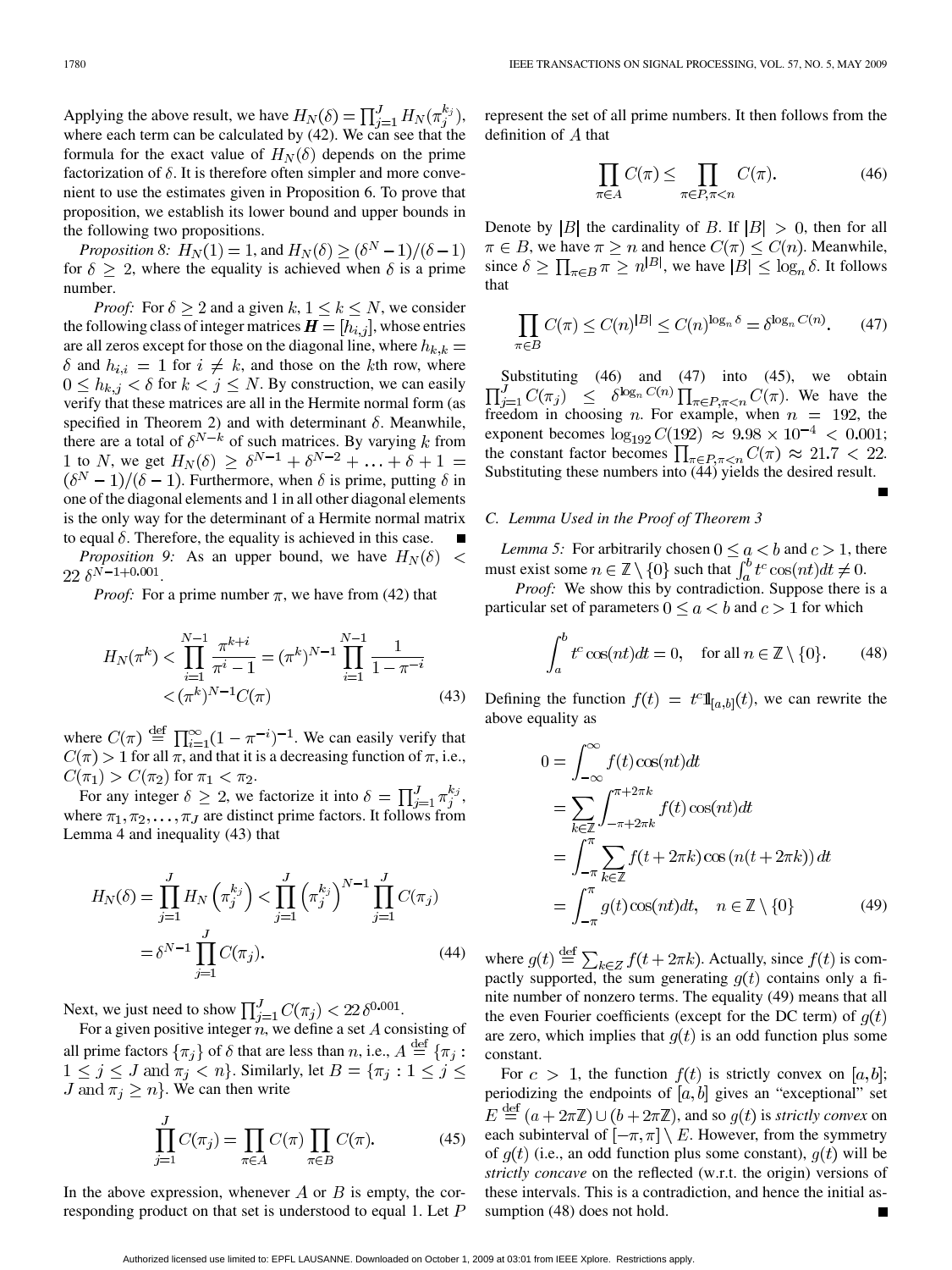## *D. Proof of Proposition 7*

We start by proving (33) for the special case when  $\boldsymbol{M}$  is the identity matrix. Using the formula (17) of  $\mathbb{1}_D(\boldsymbol{x})$ , and writing  $\boldsymbol{\theta}_k = \pi(\boldsymbol{p}_{k+1} - \boldsymbol{p}_k)$ , we get

$$
\left| \widehat{\mathbb{1}}_{\mathcal{D}}(\boldsymbol{x}) \right| \leq \frac{1}{2\pi ||\boldsymbol{x}||} \sum_{k=1}^{K} d_k \left| \mathrm{sinc}(\boldsymbol{x} \cdot \boldsymbol{\theta}_k / \pi) \right|
$$

$$
< \frac{1}{2\pi ||\boldsymbol{x}||} \sum_{k=1}^{K} \frac{d_k \sqrt{1.5}}{\sqrt{1 + (\boldsymbol{x} \cdot \boldsymbol{\theta}_k)^2}}
$$

where the second inequality is due to the fact that  $|\text{sinc}(x)| =$ . Applying the Cauchy–Schwarz inequality  $(\sum_{k=1}^{K} 1 \cdot x_k)^2 \leq K \sum_{k=1}^{K} x_k^2$  to the above expression yields

$$
\left| \hat{\mathbb{1}}_{\mathcal{D}}(\boldsymbol{x}) \right|^2 < \frac{3K}{8\pi^2 ||\boldsymbol{x}||^2} \sum_{k=1}^K \frac{d_k^2}{1 + (\boldsymbol{x} \cdot \boldsymbol{\theta}_k)^2} \\
= \frac{3K}{8\pi^2} \sum_{k=1}^K d_k^2 G_{\boldsymbol{\theta}_k}(\boldsymbol{x}) \tag{50}
$$

where  $G_{\theta}(\boldsymbol{x}) \stackrel{\text{def}}{=} ||\boldsymbol{x}||^{-2} (1 + (\boldsymbol{x} \cdot \boldsymbol{\theta})^2)^{-1}$ .

Next, we derive an upper bound for the infinite sum of  $G_{\theta}(x)$ . For arbitrary  $\|\mathbf{u}\| \leq (\sqrt{2}/2) < r < \|\mathbf{n}\|_{\infty}$ ,

$$
\frac{G_{\theta}(n)}{G_{\theta}(n+u)} = \frac{||n+u||^2}{||n||^2} \frac{1 + (n \cdot \theta + u \cdot \theta)^2}{1 + (n \cdot \theta)^2}
$$
\n
$$
\leq \left(1 + \frac{||u||}{||n||}\right)^2 (1 + |u \cdot \theta|)^2
$$
\n
$$
\leq \left(1 + \frac{1}{\sqrt{2}r}\right)^2 \left(1 + ||\theta||/\sqrt{2}\right)^2 \stackrel{\text{def}}{=} C_{\theta}. \quad (51)
$$

It then follows that  $G_{\theta}(n) \leq C_{\theta} \int_{\mathbf{u} \in [-(1/2),(1/2)]^2} G_{\theta}(n+1)$  $(\mathbf{u})$ du =  $C_{\theta} \int_{\mathbf{n}+[-(1/2),(1/2)]^2} G_{\theta}(\mathbf{u}) d\mathbf{u}$ , and therefore

$$
\sum_{\mathbf{n}\in\mathbb{Z}^2, ||\mathbf{n}||_{\infty} > r} G_{\theta}(\mathbf{n})
$$
\n
$$
\leq C_{\theta} \int_{||\mathbf{x}||>r-\frac{1}{2}} G_{\theta}(\mathbf{x}) d\mathbf{x}
$$
\n
$$
= C_{\theta} \int_{r-\frac{1}{2}}^{\infty} \rho d\rho \int_{0}^{\pi/2} \frac{4 d\alpha}{\rho^2 (1+||\theta||^2 \rho^2 \cos^2 \alpha)} \qquad (52)
$$

$$
= C_{\theta} \int_{r-\frac{1}{2}}^{\infty} \left( \frac{2\pi}{\rho \sqrt{1+||\theta||^2 \rho^2}} \right) d\rho < \frac{2\pi C_{\theta}}{||\theta|| \left(r-\frac{1}{2}\right)} \quad (53)
$$

where (53) is obtained from (52) based on the following identity: for any constant  $b \stackrel{\text{def}}{=} ||\boldsymbol{\theta}||^2 \rho^2$ ,

$$
\frac{d}{d\alpha}\arctan\left(\frac{\tan\alpha}{\sqrt{1+b}}\right) = \frac{\sqrt{1+b}}{1+b\cos^2\alpha}, \quad \text{for } 0 \le \alpha < \frac{\pi}{2}.
$$

Substituting (51) and (53) into (50), and using  $\|\boldsymbol{\theta}_k\| = \pi d_k$ , we reach the inequality (33) for the case when  $M$  is an identity matrix. For general  $M$ , we use the following change of variables:  $\mathbb{1}_{\mathcal{D}}(\omega) = \mathbb{1}_{M^{T}\mathcal{D}}(M^{\perp}\omega)$ , and hence . It follows that

$$
|M| \sum_{\mathbf{n}\in\mathbb{Z}^2, ||\mathbf{n}||_{\infty}>r} \left|\widehat{\mathbb{1}}_{\mathcal{D}}(M\mathbf{n})\right|^2 = \frac{1}{|M|} \sum_{\mathbf{n}\in\mathbb{Z}^2, ||\mathbf{n}||_{\infty}>r} \left|\widehat{\mathbb{1}}_{M^T\mathcal{D}}(\mathbf{n})\right|^2.
$$

Applying the previous result to  $\hat{\mathbb{I}}_{M^T\mathcal{D}}(n)$  leads to (33).

#### **REFERENCES**

- [1] A. Jerri, "The Shannon sampling theorem—Its various extensions and applications: A tutorial review," *Proc. IEEE*, vol. 65, no. 11, pp. 1565–1596, Nov. 1977.
- [2] M. Unser, "Sampling—50 years after Shannon," *Proc. IEEE*, vol. 88, no. 4, pp. 569–587, Apr. 2000.
- [3] D. P. Peterson and D. Middleton, "Sampling and reconstruction of wavenumber-limited functions in  $N$ -dimensional Euclidean spaces," *Inf. Control*, vol. 5, pp. 279–323, 1962.
- [4] E. Dubois, "The sampling and reconstruction of time-varying imagery with application in video systems," *Proc. IEEE*, vol. 73, no. 4, pp. 502–522, Apr. 1985.
- [5] A. Entezari, D. Van De Ville, and T. Möller, "Practical box splines for reconstruction on the body centered cubic lattice," *IEEE Trans. Vis. Comput. Graph.*, vol. 14, no. 2, pp. 1–16, Mar./Apr. 2008.
- [6] J.-X. Chai, X. Tong, S.-C. Chan, and H.-Y. Shum, "Plenoptic sampling," in *Proc. SIGGRAPH*, New York, 2000, pp. 307–318.
- [7] J. O. Coleman, "Three-phase sample timing on a wideband triangular array of 4/3 the usual density reduces the Nyquist rate for far-field signals by two thirds," in *Proc. 38th Asilomar Conf. Signals, Systems, Computers*, 2004, vol. 1, pp. 284–288.
- [8] T. Ajdler, L. Sbaiz, and M. Vetterli, "The plenacoustic function and its sampling," *IEEE Trans. Signal Process.*, vol. 54, no. 10, pp. 3790–3804, Oct. 2006.
- [9] E. Viscito and J. P. Allebach, "The analysis and design of multidimensional FIR perfect reconstruction filter banks for arbitrary sampling lattices," *IEEE Trans. Circuits Syst.*, vol. 38, no. 1, pp. 29–41, Jan. 1991.
- [10] P. P. Vaidyanathan*, Multirate Systems and Filter Banks*. Englewood Cliffs, NJ: Prentice-Hall, 1993.
- [11] M. Vetterli and J. Kovačević, Wavelets and Subband Coding. Englewood Cliffs, NJ: Prentice-Hall, 1995.
- [12] H. R. Künsch, E. Agrell, and F. A. Hamprecht, "Optimal lattices for sampling," *IEEE Trans. Inf. Theory*, vol. 51, no. 2, pp. 634–647, Feb. 2005.
- [13] P. M. Gruber and C. G. Lekkerkerker*, Geometry of Numbers*, 2nd ed. Amsterdam, The Netherlands: Elsevier Science, 1987.
- [14] P. D. Watson and A. M. Tobias, "An efficient algorithm for the regular W1 packing of polygons in the infinite plane," *J. Oper. Res. Soc.*, vol. 50, no. 10, pp. 1054–1062, Oct. 1999.
- [15] U. Betke and M. Henk, "Densest lattice packings of 3-polytopes," *Comput. Geom.*, vol. 16, no. 3, pp. 157–186, 2000.
- [16] V. J. Milenkovic, "Densest translational lattice packing of non-convex polygons," in *Proc. 16th Annu. Symp. Computational Geometry*, New York, 2000, pp. 280–289.
- [17] M. N. Kolountzakis and J. C. Lagarias, "Tilings of the line by translates of a function," *Duke Math. J.*, vol. 82, no. 3, pp. 653–678, 1996.
- [18] M. N. Kolountzakis, "The study of translational tiling with Fourier analysis," in *Fourier Analysis and Convexity*, L. Brandolini, L. Colzani, A. Iosevich, and G. Travaglini, Eds. Boston, MA: Birkhäuser, 2004, pp. 131–187.
- [19] M. Newman*, Integral Matrices*. San Diego, CA: Academic, 1972.
- [20] G. Cortelazzo and R. Manduchi, "On the determination of all the sublattices of preassigned index and its application to multidimensional subsampling," *IEEE Trans. Circuits Syst. Video Technol.*, vol. 3, no. 4, pp. 318–320, Aug. 1993.
- [21] A. Papoulis, "Generalized sampling expansion," *IEEE Trans. Circuits Syst.*, vol. CAS-24, no. 11, pp. 652–654, Nov. 1977.
- [22] K. F. Cheung and R. Marks, "Imaging sampling below the Nyquist density without aliasing," *J. Opt. Soc. Amer. A, Opt., Image Sci., Vis.*, vol. 7, no. 1, pp. 92–105, Jan. 1990.
- [23] I. Daubechies*, Ten Lectures on Wavelets*. Philadelphia, PA: SIAM, 1992.
- [24] D. Van De Ville, T. Blu, M. Unser, W. Philips, I. Lemahieu, and R. V. de Walle, "Hex-splines: A novel spline family for hexagonal lattices," *IEEE Trans. Image Process.*, vol. 13, no. 6, pp. 758–772, Jun. 2004.
- [25] R. H. Bamberger and M. J. T. Smith, "A filter bank for the directional decomposition of images: Theory and design," *IEEE Trans. Signal Process.*, vol. 40, no. 4, pp. 882–893, Apr. 1992.
- [26] M. N. Do, "Directional multiresolution image representations," Ph.D. dissertation, Swiss Fed. Inst. of Technology, Lausanne, Switzerland, Dec. 2001.
- [27] B. Randol, "On the asymptotic behavior of the Fourier transform of the indicator function of a convex set," *Trans. Amer. Math. Soc.*, vol. 139, pp. 279–285, May 1969.